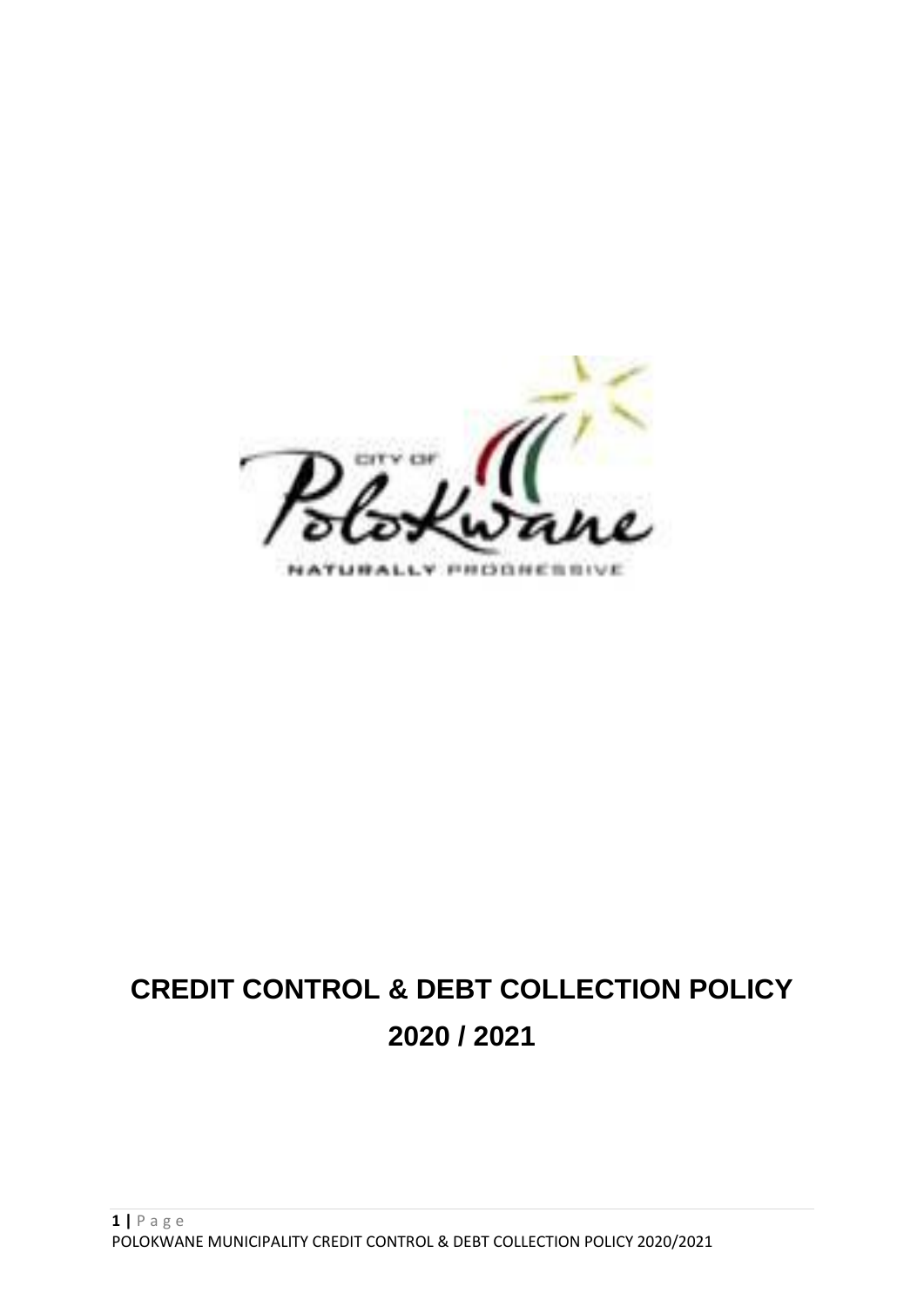# **P R E A M B L E**

Whereas section 96 of the Local Government: Municipal Systems Act, 2000 (Act No 32 of 2000) requires a municipality to adopt, maintain and implement a credit control and debt collection policy;

And whereas section 97 of the Systems Act prescribes what such policy must provide for;

And whereas the Municipal Council of the Municipality of Polokwane has adopted by-laws in line with section 98 of the Local Government: Municipal Systems Act, 2000 (Act No 32 of 2000) to give effect to this policy.

Now therefore the Municipal Council of the Municipality of Polokwane adopts the Credit Control and Debt Collection Policy as set out in this document: -

For the purpose of this policy, unless the context indicates otherwise, any word or expression to which a meaning has been attached in the Act shall bear the same meaning and means: -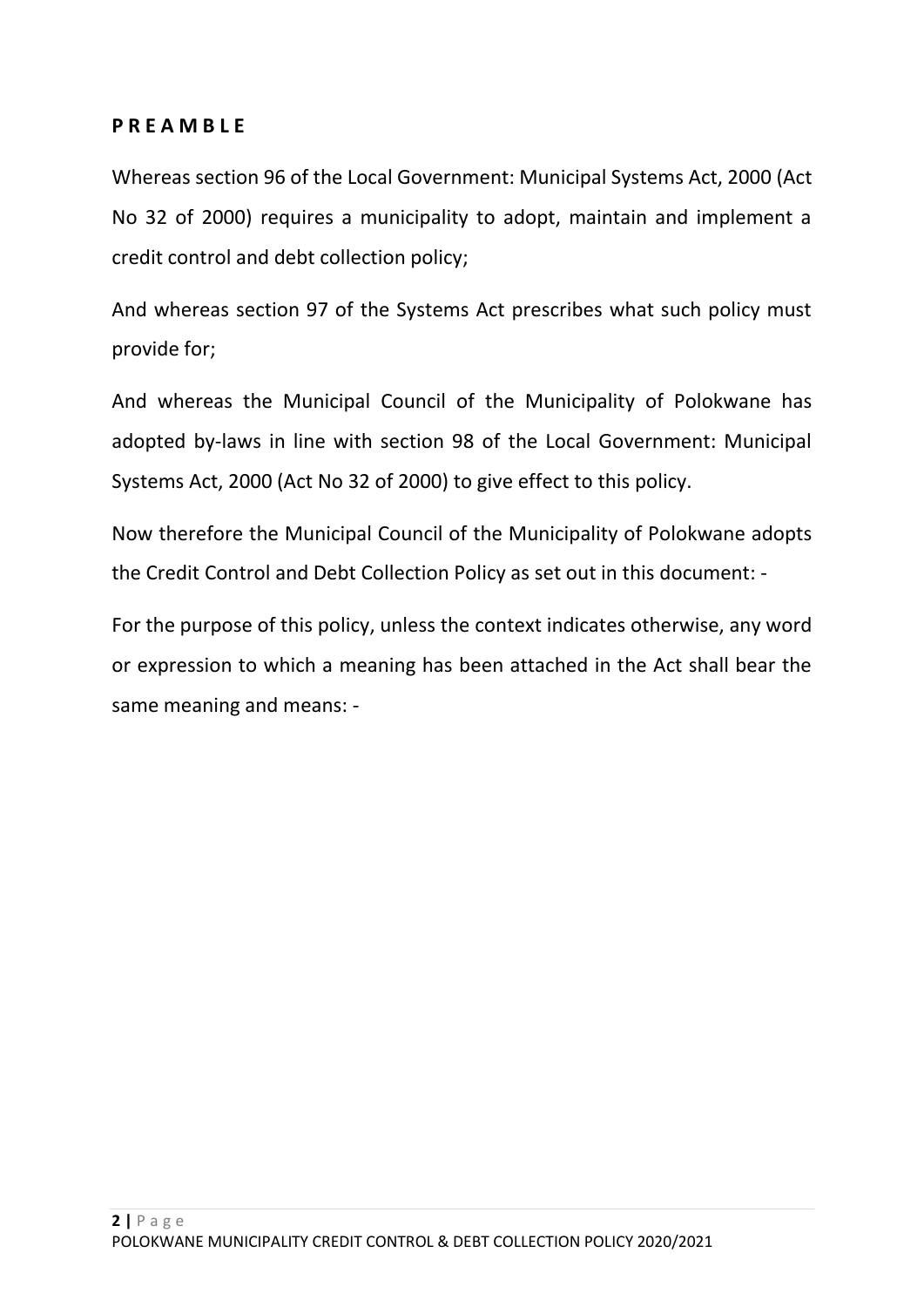#### TABLE OF CONTENTS

| 11.2 Actions to secure payments including termination of services & service |  |
|-----------------------------------------------------------------------------|--|
|                                                                             |  |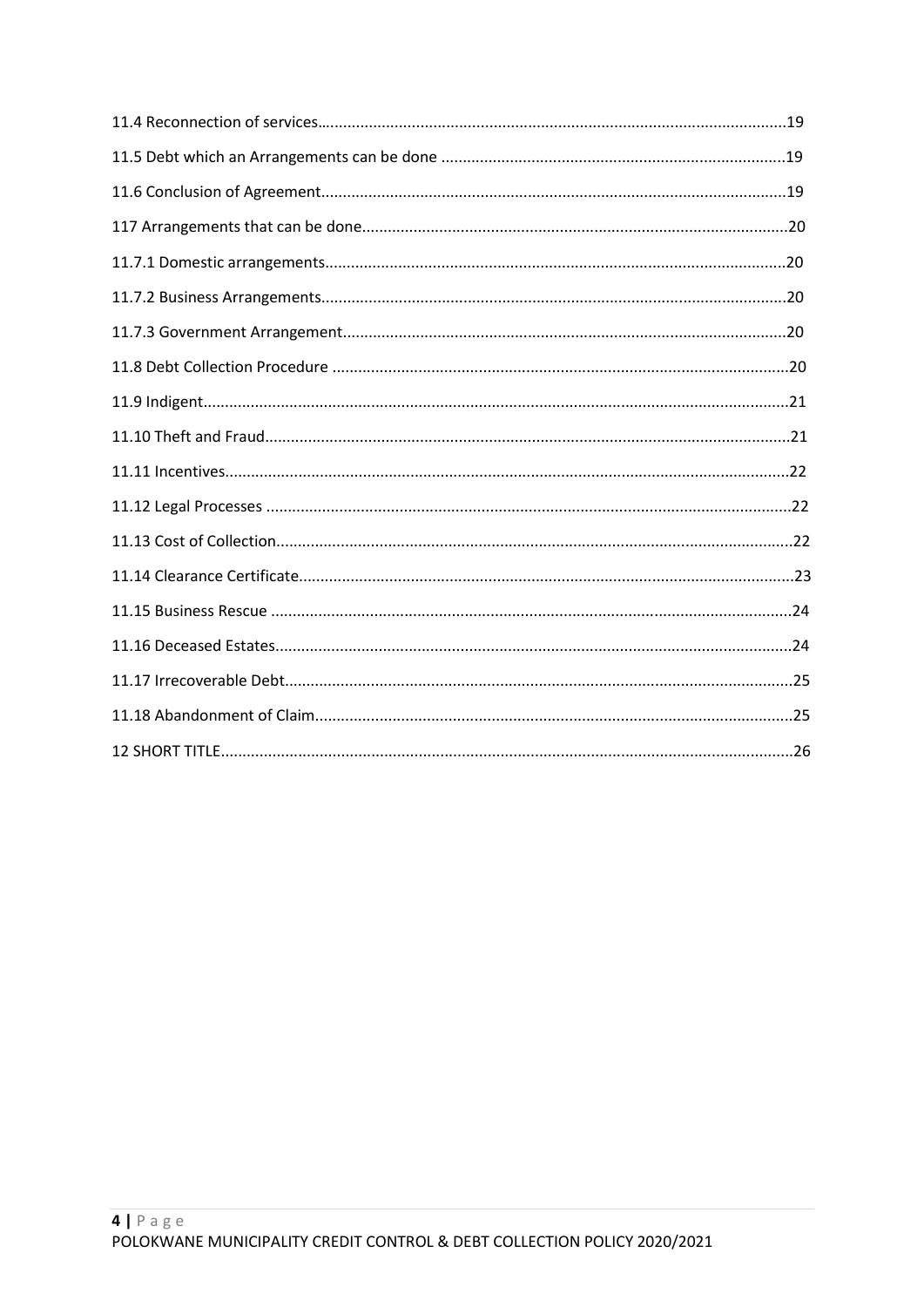# **1. DEFINITIONS**

| Act                                   | The Local Government Act: Municipal Systems Act 2000 (Act No. 32 of 2000)                                                                                       |
|---------------------------------------|-----------------------------------------------------------------------------------------------------------------------------------------------------------------|
|                                       | as amended from time to time.                                                                                                                                   |
|                                       |                                                                                                                                                                 |
|                                       |                                                                                                                                                                 |
| <b>Authorised</b>                     | The person or instance legally appointed by the Council to act or to fulfil a                                                                                   |
| Representative                        | duty on its behalf.                                                                                                                                             |
| <b>Arrears</b>                        | Amount due, owing and payable in respect of fees, charges, surcharges on                                                                                        |
|                                       | fees, property rates and other municipal taxes and services, levies, penalties                                                                                  |
|                                       | and duties.                                                                                                                                                     |
| <b>Agreement</b>                      | Means the contractual relationship between the municipality and a                                                                                               |
|                                       | consumer whether in writing or not.                                                                                                                             |
| Account/                              | Account in name of customer held with the Polokwane Municipality.                                                                                               |
| <b>Municipal account</b>              |                                                                                                                                                                 |
|                                       | (a) The proper and formal notification by means of a statement of                                                                                               |
|                                       | account, to persons liable for monies levied and indicating the net                                                                                             |
|                                       | accumulated balance of account, specifying charges levied by the                                                                                                |
|                                       | Municipality, or any authorized and contracted service provider, in                                                                                             |
|                                       | the format of, but not limited to:- Show the levies for property rates                                                                                          |
|                                       | and services                                                                                                                                                    |
|                                       | (b) Monthly account rendered monthly and shows the levies for                                                                                                   |
|                                       | property rates and/ or building clause, availability charge, sewage,                                                                                            |
|                                       | refuse removal, electricity, water, sundries, housing rentals and                                                                                               |
|                                       |                                                                                                                                                                 |
|                                       | instalments, as well as monthly instalments for annual services paid<br>monthly.                                                                                |
| <b>Basic service</b>                  | The amount or level of any municipal service that is necessary to ensure an                                                                                     |
|                                       | acceptable and reasonable quality of life and which, if not provided, would                                                                                     |
|                                       | endanger public health or safety of the environment and for the purposes of                                                                                     |
|                                       | this Policy are restricted to the delivery of electricity, refuse, sewerage and                                                                                 |
|                                       | water services.                                                                                                                                                 |
| <b>Financial</b><br><b>Chief</b>      | An officer of the municipality appointed as the Head of the Finance                                                                                             |
| <b>Officer</b>                        | Department (Budget and Treasury) and includes any person:-                                                                                                      |
|                                       | a) Acting in such position; and                                                                                                                                 |
|                                       |                                                                                                                                                                 |
|                                       |                                                                                                                                                                 |
|                                       | b) To whom the Chief Financial Officer has delegated a power, function or                                                                                       |
|                                       | duty in respective of such a delegated power, function or duty.                                                                                                 |
| <b>Child-headed</b>                   | A household where all the occupants of a residential property are younger                                                                                       |
| household                             | than 18 years old, i.e. a child-headed household is a household consisting                                                                                      |
|                                       | only of children and household income of below the indigent threshold.                                                                                          |
| Council<br>or                         | A municipal council referred to in section 18 of the Local Government:                                                                                          |
| <b>Municipal Council</b>              | Municipal Structures Act, 1998 (Act No. 117 of                                                                                                                  |
|                                       | 1998) and for purposes of this policy, the municipal council of the                                                                                             |
|                                       | Municipality of Polokwane.                                                                                                                                      |
| <b>Credit Control</b>                 | The functions relating to and aimed at the collection of any monies due and                                                                                     |
|                                       | payable to the Municipality.                                                                                                                                    |
| <b>Debt Collection</b>                | The function relating to and aimed at the collection of any monies due and                                                                                      |
|                                       | payable to the Municipality after due date has passed or not paid on due                                                                                        |
|                                       | date.                                                                                                                                                           |
| <b>Closely</b><br>connected<br>Person | Any immediate relative of the person namely spouse, child, parent, parent-<br>in-law, life partner, siblings (brother or sister from same parents) and in laws, |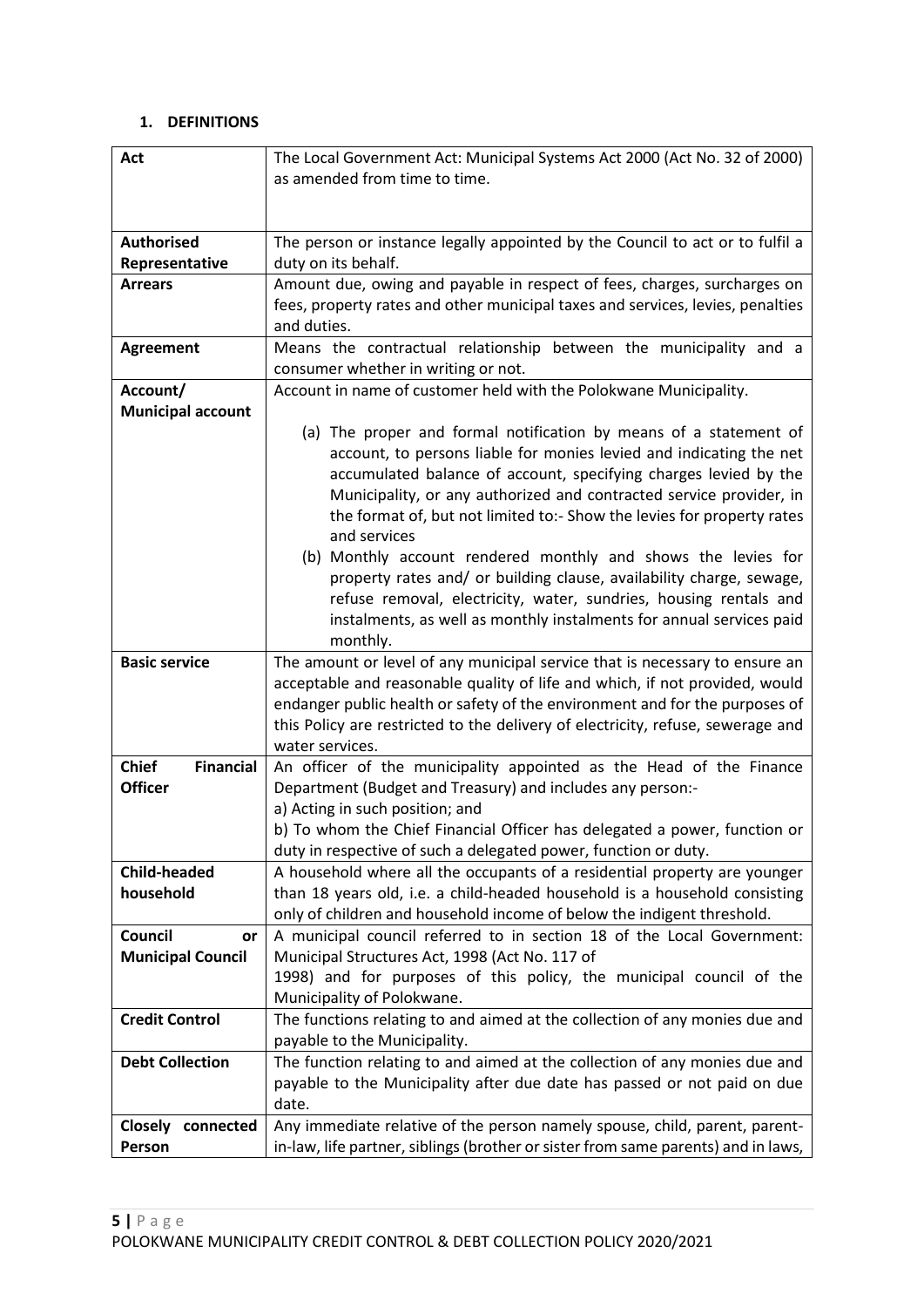| <b>Customer</b>           | Any occupier of any property to which the Municipality has agreed to supply                                                           |
|---------------------------|---------------------------------------------------------------------------------------------------------------------------------------|
|                           | services or already supplies services to, or if there is no occupier, then the                                                        |
|                           | owner of the property (including registered indigent households).                                                                     |
| <b>Consumer</b>           | Means "Customer"                                                                                                                      |
| Due date                  | Means the date on which the amount payable in respect of an account                                                                   |
|                           | becomes due, owing and payable by the customer, which date shall be                                                                   |
|                           | determine by council from time to time.                                                                                               |
| <b>Defaulter</b>          | A person who owes money to the Municipality in respect of a municipal                                                                 |
|                           | account after the due date for payment has expired                                                                                    |
| <b>Director</b>           | The person in charge of the civil and $/$ or electrical component(s) of the                                                           |
|                           | Municipality and includes any person:-                                                                                                |
|                           | a) Acting in such position; and                                                                                                       |
|                           | b) To whom the Director has delegated a power, function or duty in respect                                                            |
|                           | of such a delegated power, function or duty.                                                                                          |
| <b>Equipment</b>          | A building, structure, pipe, pump, wiring, cable, meter, machine or any                                                               |
|                           | fittings.                                                                                                                             |
| Household                 | all persons who are jointly living on a stand or site on a permanent basis and                                                        |
|                           | who receives electricity and / or water from one meter, regardless whether                                                            |
| Indigent                  | the person rents or owns the property.<br>A household which is not financially capable of paying for the delivery of basic            |
|                           | services and meeting the criteria determined by Council from time to time -                                                           |
|                           | this also includes poor households as per the Municipality's Indigent Policy.                                                         |
| <b>Interest</b>           | A levy with the same legal priority as service fees and calculated on all                                                             |
|                           | amounts in arrears in respect of assessment rates and service levies or any                                                           |
|                           | other sundry services or surcharge at a standard rate as approved by Council                                                          |
|                           | from time to time.                                                                                                                    |
| <b>Municipality</b>       | Means Polokwane Municipality established in terms of the Local Government                                                             |
|                           | Structures Act, 1998 as amended from time to time.                                                                                    |
| <b>Municipal</b>          | The accounting officer appointed in terms of section 82 of the Local                                                                  |
| <b>Manager</b>            | Government: Municipal Structures Act, 1998 (Act No. 117 of 1998) as                                                                   |
|                           | amended from time to time and being the head of administration and                                                                    |
|                           | accounting officer in terms of section 55 of the Local Government: Municipal                                                          |
|                           | Systems Act, 2000 (Act No. 32 of 2000) as amended from time to time and                                                               |
|                           | includes any person:-                                                                                                                 |
|                           | a) Acting in such position; and                                                                                                       |
|                           | b) To whom the Municipal Manager has delegated a power, function or duty                                                              |
|                           | in respect of such a delegated power, function or duty.                                                                               |
| <b>Municipal Services</b> | Those services provided by the Municipality such as, amongst others the                                                               |
|                           | supply of water and electricity, refuse removal, sewerage treatment, and for<br>which payment is required by the Municipality or not. |
| <b>Occupier</b>           | Any person who occupies any property or part thereof, without any regard                                                              |
|                           | to the title under which he / she so occupies the property.                                                                           |
| <b>Premises</b><br>or     | Any portion of land, the external surface boundaries of which are delineated                                                          |
| Property                  | on:-                                                                                                                                  |
|                           | a) A general plan or diagram registered in terms of the Land Survey Act, 1927                                                         |
|                           | (Act No. 9 of 1927) as amended from time to time or in terms of the Deeds                                                             |
|                           | Registry Act, 1937 (Act No. 47 of 1937); as amended from time to time or                                                              |
|                           | b) A sectional plan registered in terms of the Sectional Titles Act, 1986 (Act                                                        |
|                           | No. 95 of 1986); as amended from time to time which is situated within the                                                            |
|                           | area of jurisdiction of the Municipality.                                                                                             |
| Owner                     | a) The person in whom the legal title to the property is vested;                                                                      |
|                           |                                                                                                                                       |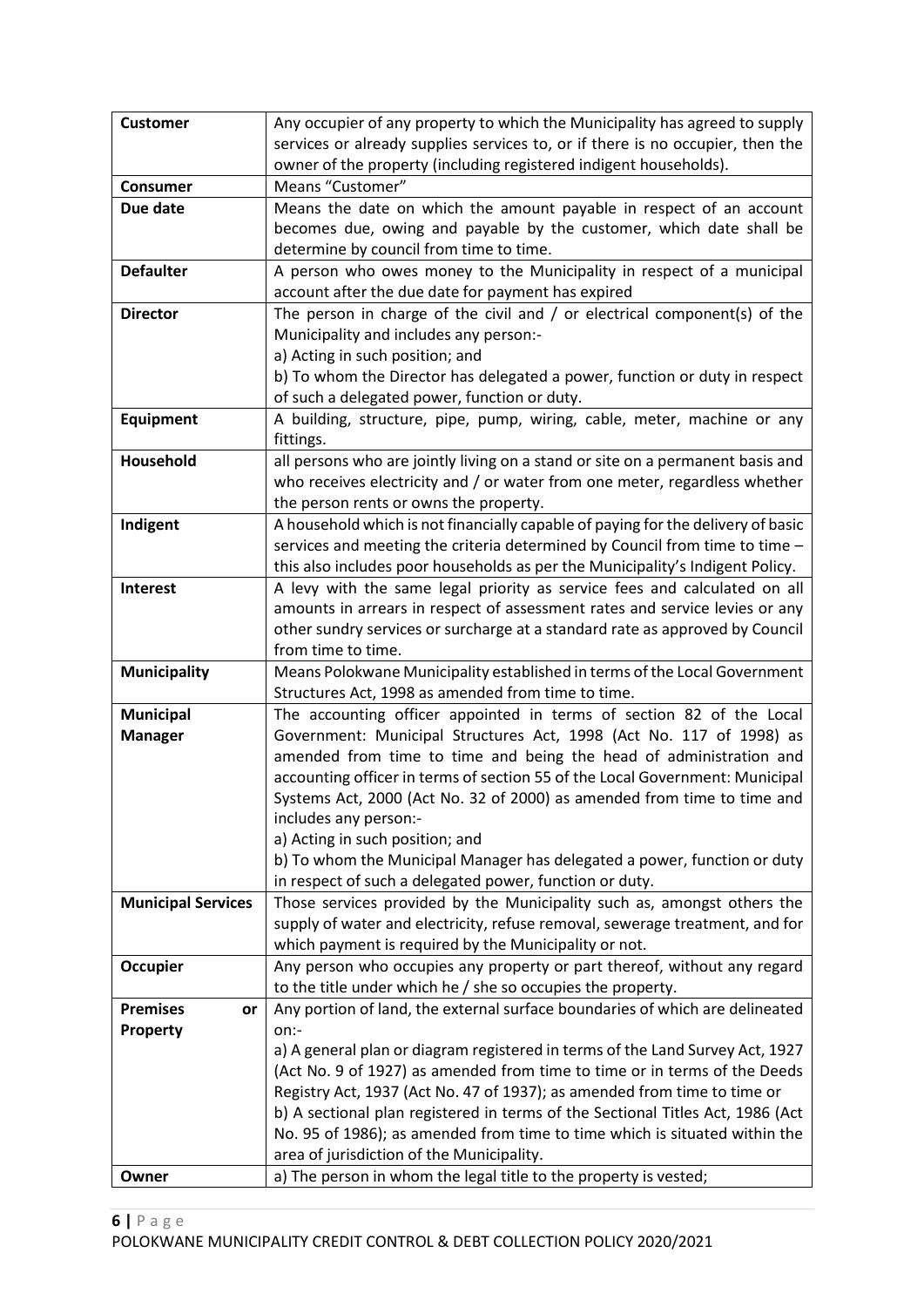| b) A person mentioned below may for the purposes of this Policy be regarded                                                                                                                                                                                                                         |
|-----------------------------------------------------------------------------------------------------------------------------------------------------------------------------------------------------------------------------------------------------------------------------------------------------|
| by a municipality as the owner of a property in the following cases:                                                                                                                                                                                                                                |
| i. A trustee, in the case of a property in a trust excluding state trust land;                                                                                                                                                                                                                      |
| ii. An executor or administrator, in the case of a property in a deceased                                                                                                                                                                                                                           |
| estate;                                                                                                                                                                                                                                                                                             |
| iii. A trustee or liquidator, in the case of a property in an insolvent estate or                                                                                                                                                                                                                   |
| in liquidation                                                                                                                                                                                                                                                                                      |
| iv. A judicial manager, in the case of a property in the estate of a person under<br>judicial management;                                                                                                                                                                                           |
| v. a curator, in the case of a property in the estate of a person under                                                                                                                                                                                                                             |
| curatorship;                                                                                                                                                                                                                                                                                        |
| vi. A person in whose name a usufruct or other personal servitude is                                                                                                                                                                                                                                |
| registered, in the case of a property that is subject to a usufruct or other<br>personal servitude;                                                                                                                                                                                                 |
| vii. A lessee, in the case of a property that is registered in the name of a<br>municipality and is leased by it; or                                                                                                                                                                                |
| viii. a buyer, in the case of a property that was sold by a municipality and of                                                                                                                                                                                                                     |
| which possession was given to the buyer pending registration of ownership<br>in the name of the buyer;                                                                                                                                                                                              |
| ix. Owner in terms of Municipal Property Rates Act.                                                                                                                                                                                                                                                 |
| (c) In the case where the Council is unable to determine the identity of such                                                                                                                                                                                                                       |
| person; the person who is entitled to the benefit of such property or any<br>building thereon;                                                                                                                                                                                                      |
| d) In the case of a property for which a lease agreement of 30 years or more<br>has been entered into, the lessee thereof;                                                                                                                                                                          |
| e) Regarding:-                                                                                                                                                                                                                                                                                      |
| (i) a portion of land delineated on a sectional title plan registered in terms of<br>the Sectional Titles Act, 1986 (Act No. 95 of 1986), as amended from time to<br>time and without restricting the above-mentioned stipulations, the<br>developed or body corporate of the communal property; or |
| (ii) a portion as defined in the Sectional Titles Act, the person in whose name<br>that portion is registered under a sectional title deed, including the legally<br>appointed representative of such person;                                                                                       |
| (f) Any legal entity, including but not limited to:-                                                                                                                                                                                                                                                |
| (i) a company registered in terms of the Companies Act, 1973 (Act No. 61 of<br>1973), a trust inter vivos, trust mortis causa, a closed corporation registered<br>in terms of the Closed Corporations Act, 1984 (Act No. 69 of 1984), and any                                                       |
| voluntary organisation.                                                                                                                                                                                                                                                                             |
| (ii) Any local, provincial or national government;                                                                                                                                                                                                                                                  |
| (iii) Any council, board or entity established in terms of any legislation<br>applicable to the Republic of South Africa; and<br>(iv) any embassy or other foreign entity.                                                                                                                          |
|                                                                                                                                                                                                                                                                                                     |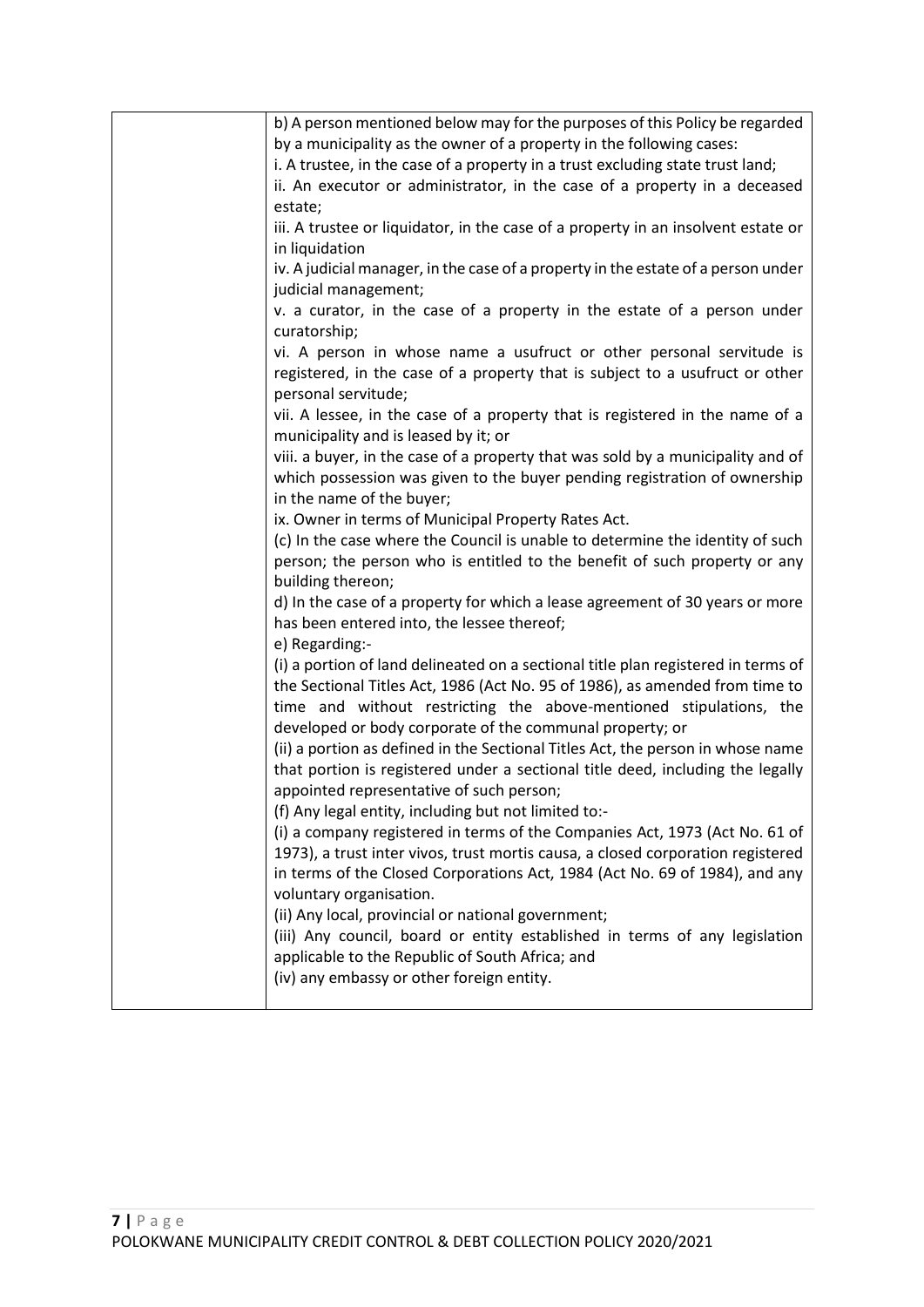#### **2. GENERAL OBJECTIVES:**

The objectives of this policy are to:-

2.1 Provide a framework within which the municipality can exercise its executive and legislative authority with regard to credit control and debt collection;

2.2 Ensure that all monies due and payable to the municipality are collected and in a financially sustainable manner;

2.3 Provide a framework for customer care and indigent support;

2.4 Describe credit control measures and sequence of events;

2.5 Outline debt collection and credit control procedures and mechanisms; and

2.6 Set realistic targets for credit control and debt collection.

2.7 Provide for actions that may be taken by the Municipality to secure payment of accounts that are in arrears including and not limited to the termination or restriction of services and legal actions

2.8 Provide for alternative debt repayment arrangements in accordance with the terms and conditions of this policy

2.9 Create an environment which enables a customer to repay the outstanding debt and establish culture of payment for services rendered by the Municipality.

2.10 Effectively and efficiently deal with defaulters in accordance with the terms and conditions of this policy

2.11 Provide for procedures and mechanisms to ensure that all monies due and payable to the Municipality are collected.

#### **3. PRINCIPLES:**

The credit control and debt collection policy is based on the following principles –

#### **3.1 GENERAL**

(i) The administrative integrity of the Municipality must be maintained at all costs.

(ii) The democratically elected councillors are responsible for making the policies, while it is the responsibility of the Municipal Manager to ensure execution of these policies.

(iii) The policy and its application provides for the specific circumstances of the community to which it relates.

(iv) The credit control and debt collection procedures must be understandable, uniform, fair and consistently applied.

(v) Credit control must be effective, efficient and economical.

(vi) The measures taken must be sustainable in the long term.

## **3.2 COUNCIL**

(i) To enable the Council to differentiate between those customers that cannot pay from those that simply do not want to pay, the "Indigent Policy" will be applied.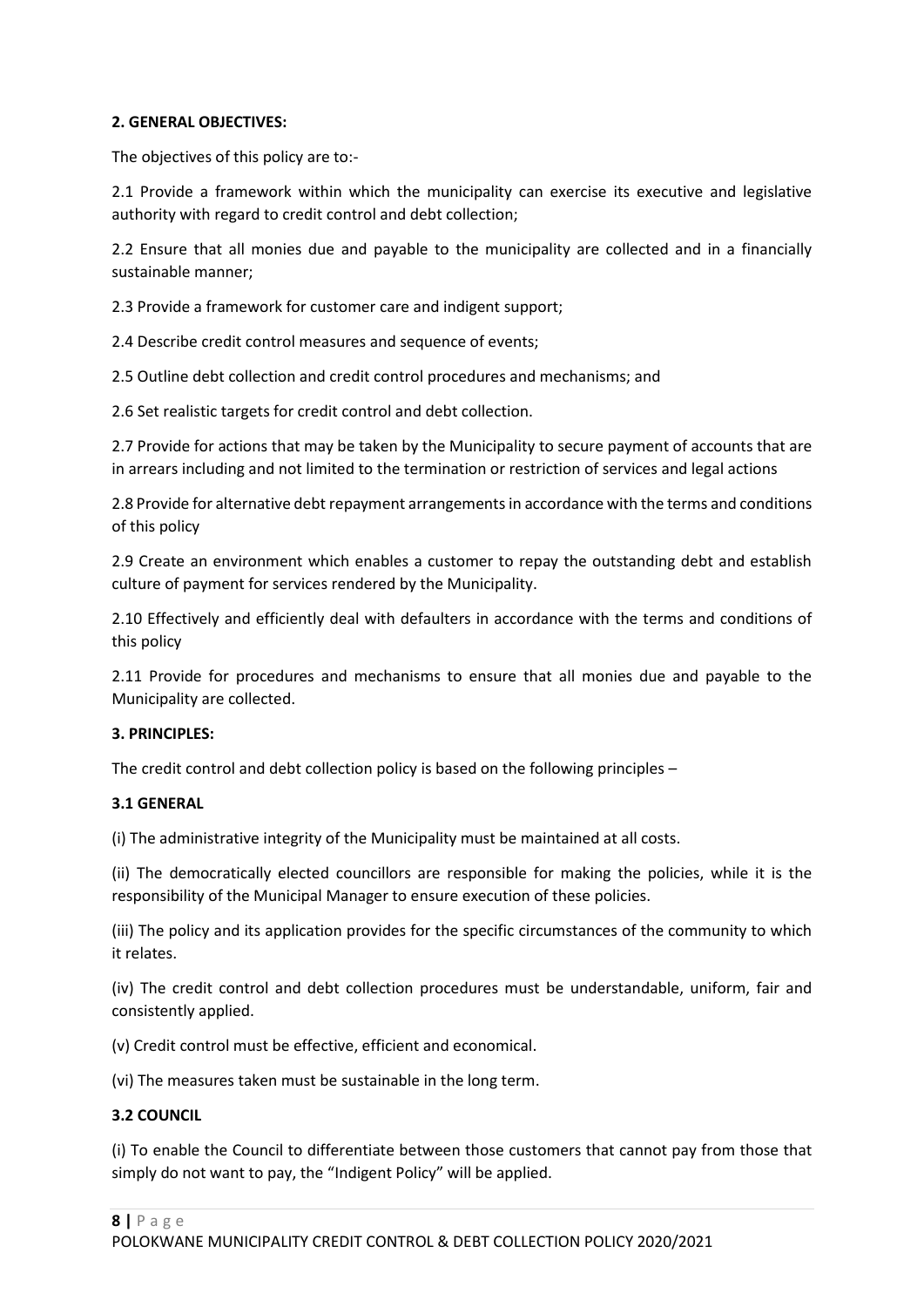(ii) The Credit Control and Debt Collection Policy may be supported by procedure manual(s) and/or Revenue Enhancement strategies that may be put in place by the Chief Financial Officer and Revenue Manager.

(iii) The Credit Control and Debt Collection Policy shall super cede all other policies aimed at achieving the same purpose to which the current credit control policy seeks to achieve.

# **3.3 CUSTOMERS**

(a) All new customers must complete an official application form formally requesting the Municipality to connect them to the service supply lines. Existing customers may be required to complete new forms to update their information from time to time as determined by the Municipal Manager.

(b) Application forms, agreements and documents relating to this policy must be available in English. Officials designated to control and manage these documents may be able to explain the contents thereof in other four languages dominant in Limpopo.

(c) A copy of the application form, conditions of services and extracts of the Council's Customer Care Policy, Credit Control and Debt Collection Policy and By-Laws may be handed to every customer on request at a fee prescribed by council from time to time.

(d) Application forms may be used to, amongst others, categorize customers according to credit risk and to determine relevant levels of services and deposits required.

(e) Unauthorized consumption, connection and reconnection, the tempering with or theft of meters, service supply equipment and reticulation network and fraudulent activity in connection with the provision of Municipal services will lead to disconnections, charges, penalties, loss of rights and/or criminal prosecutions.

(f) The Council shall not conduct any business activity with or accept new services application to any customer who is in arrears with the Municipality except if a suitable payment arrangement for repayment of arrears is made.

(g) The Council shall not refund any credit/ deposit to any customer or customer's nominee who is in arrears with the Council.

(h) The Municipality may whenever possible, combine any separate accounts of a person who is liable for payment to the Municipality, into one consolidated account.

(i) A Person applying for a Municipal consumable service must enter into a Service Agreement with the Municipality in order for such Municipal service to be provided. The Municipality may disconnect the services of a meter where a service deposit has not been paid.

## **3.4 COUNCILOR SERVICES ACCOUNTS**

In accordance with the provisions of Schedule 1, of the Municipal Systems Act, 32 of 2000, an elected councillor residing within demarcated area of the Council and is individually or jointly responsible for account, may not be in arrears for municipal service fees, surcharges on fees rates or any other municipal taxes, levies and duties levied by the Council for more than 3 (three) months.

Notwithstanding any relevant procedure, method or action that may be taken in terms of this policy, the Municipal Manager may deduct amounts due for more than 3 (three) months from such councillor's remuneration.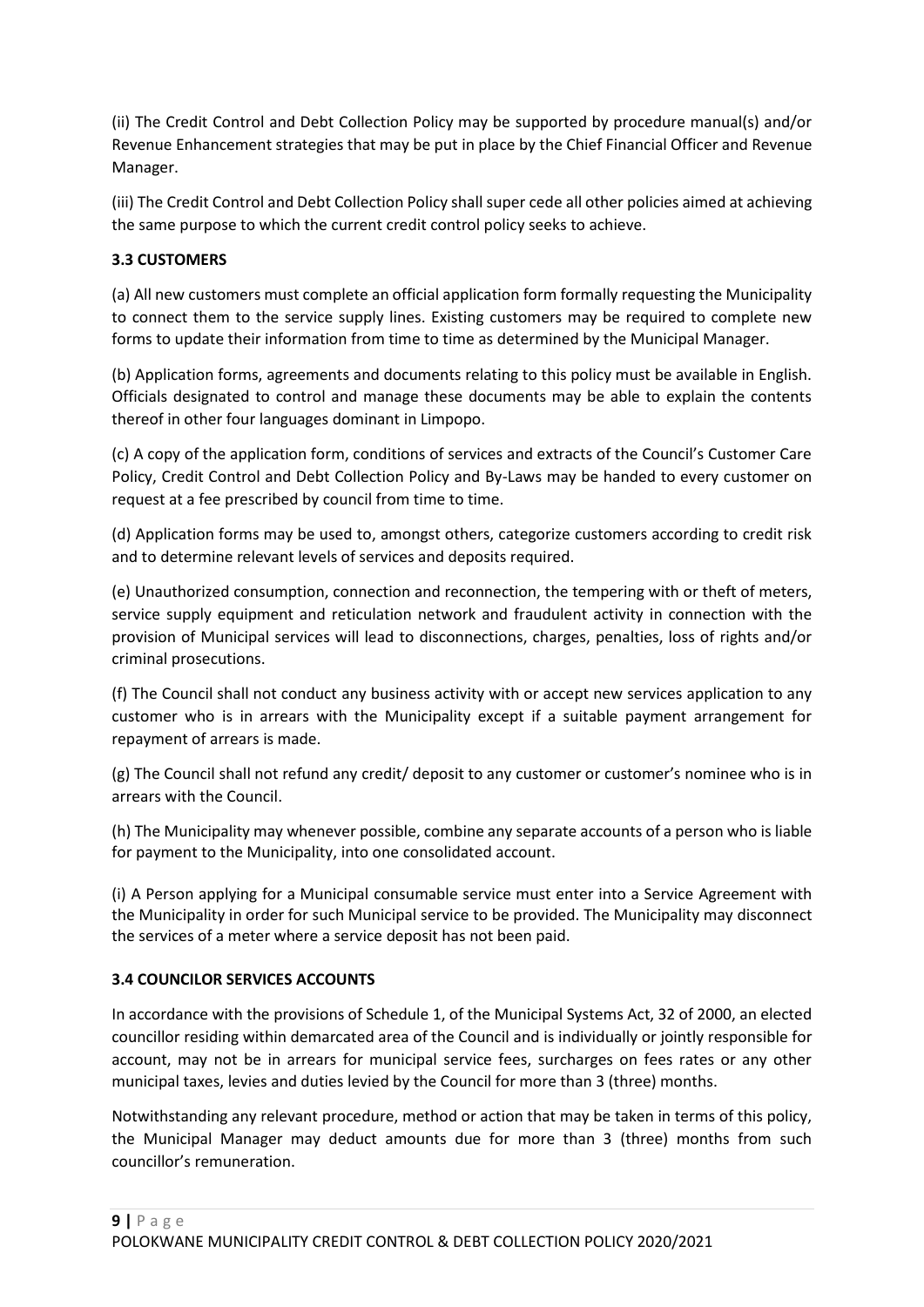#### **3.5 STAFF/ OFFICIALS SERVICES ACCOUNTS**

In accordance with the provisions of Schedule 2, of the Municipal Systems Act, 32 of 2000, an official of council, residing within demarcated area of the Council and is individually or jointly responsible for account, may not be in arrears for municipal service fees, surcharges on fees rates or any other municipal taxes, levies and duties levied by the Council for more than 3 (three) months.

Notwithstanding any relevant procedure, method or action that may be taken in terms of this policy, the City Manager may deduct amounts due for more than 3 (three) months from such official's remuneration.

#### **4. PERFOMANCE EVALUATION**

This is addressed in the SDBIP and the Municipal Performance Management System.

#### **5. REPORTING**

5.1 The Chief Financial Officer shall report monthly to the Municipal Manager in a suitable format to enable the Municipal Manager to report to the Mayor as supervisory authority in terms of the Systems Act. This report shall contain particulars on: -

a. Cash collection statistics, showing high-level debt recovery information (number of consumers; enquiries; arrangements; default arrangements; growth or reduction of arrear debt).

b. Where possible, the statistics should ideally be divided into wards, business (commerce and industry), domestic, government, institutional and other such divisions.

c. Performance of all areas against targets agreed to in section 4 of this policy document.

5.2 If in the opinion of the Chief Financial Officer, Council will not achieve cash receipt income equivalent of the income projected in the annual budget as approved by Council, the Chief Financial Officer will report this with motivation to the Municipal Manager who may immediately move for a revision of the budget according to realistically realizable income levels.

5.3 The Mayor as Supervisory Authority shall report quarterly to Council as contemplated in section 99(c) of the Systems Act.

#### **6. CUSTOMER CARE AND MANAGEMENT**

In relation to the levying of rates and other services by a municipality and the charging of fees for municipal services, a municipality must, within its financial and administrative capacity -

a) Establish a sound customer management system that aims to create a positive and reciprocal relationship between persons liable for these payments and the municipality, and where applicable, a service provider;

b) Establish mechanisms for customers to give feedback to the municipality or other service provider regarding the quality of the services and the performance of the service provider;

c) Take reasonable steps to ensure that customers are informed of the costs involved in service provision, the reasons for the payment of service fees, and the manner in which monies raised from the service are utilized;

d) Where the consumption of services has to be measured, take reasonable steps to ensure that the consumption by individual customers is measured through accurate and verifiable metering systems;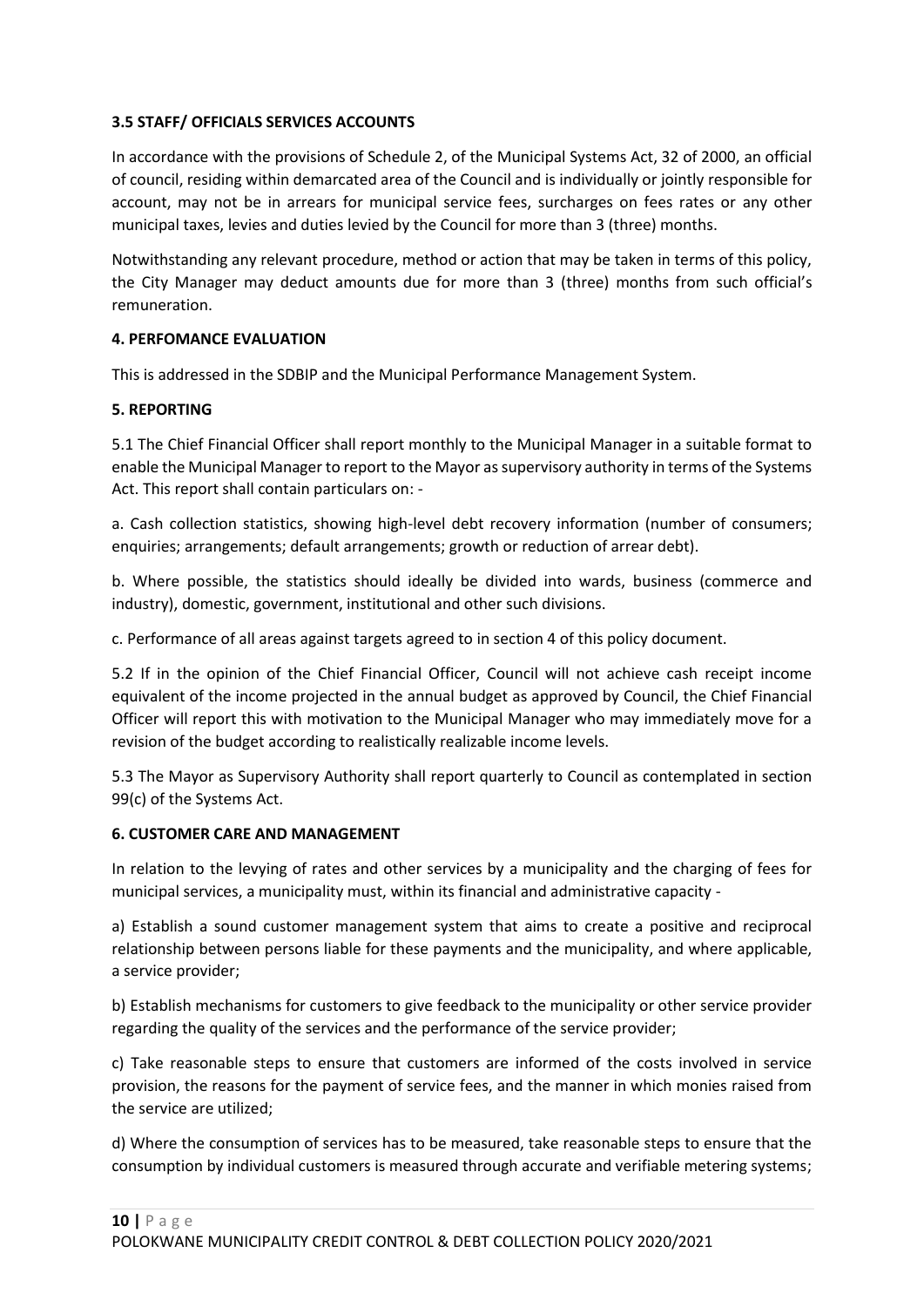e) Ensure that persons liable for payments, receive regular and accurate accounts that indicate the basis for calculating the amounts due;

f) Provide accessible mechanisms for customers to query or verify accounts and metered consumption, and appeal procedures which allow such persons to receive prompt redress for inaccurate accounts;

g) Provide accessible mechanisms for dealing with complaints from customers, together with prompt replies and corrective action by the municipality;

h) Provide mechanisms to monitor the response time and efficiency in complying with paragraph (g); and

i) Provide accessible pay points and variety of reliable payment methods which will include cash, debit of credit card swiping facilities, electronic fund transfer, debit order, bank order payments and bank guaranteed cheque.

## **7. ACCOUNTS ADMINISTRATION**

## **7.1 ACCOUNTS AND BILLING**

7.1.1 Accounts must be rendered and administered in accordance with the Policy, other prescribed requirements and any other law.

7.1.2 Failure by the Council to render an account does not relieve a customer of the obligation to pay any amount that is due and payable in terms of these By-laws.

7.1.3 The customer is entitled to accurate, timeous and understandable bill as far as possible.

7.1.4 The Council may, in accordance with the provisions of section 102 of the Act –

a) Consolidate any separate accounts of a customer liable for payments in terms of these Policy to the Council;

b) Credit any payment by such customer against any account of that customer; and

c) Implement any of the debt collection and credit control measures provided for in these By-laws in relation to any arrears on any of the accounts of a customer.

7.1.5 The amount due and payable by a customer constitutes a consolidated debt, and any payment made by a customer of an amount less than the total amount due, will, be allocated in reduction of the consolidated debt in the order prescribed by the Municipality.

(a) Any amount paid by a customer in excess of an existing debt may be held in credit for the customer in anticipation of future rates and fees for municipal services. (b) No interest is payable on any amount contemplated in paragraph (a)

# **7.2 ACCOUNT QUERIES**

(a) Account query refers to the instance when a customer queries any specific amount or any content contained in any account as rendered by the Council;

(b) Query can be raised verbally or in writing at any of the Council's administrative offices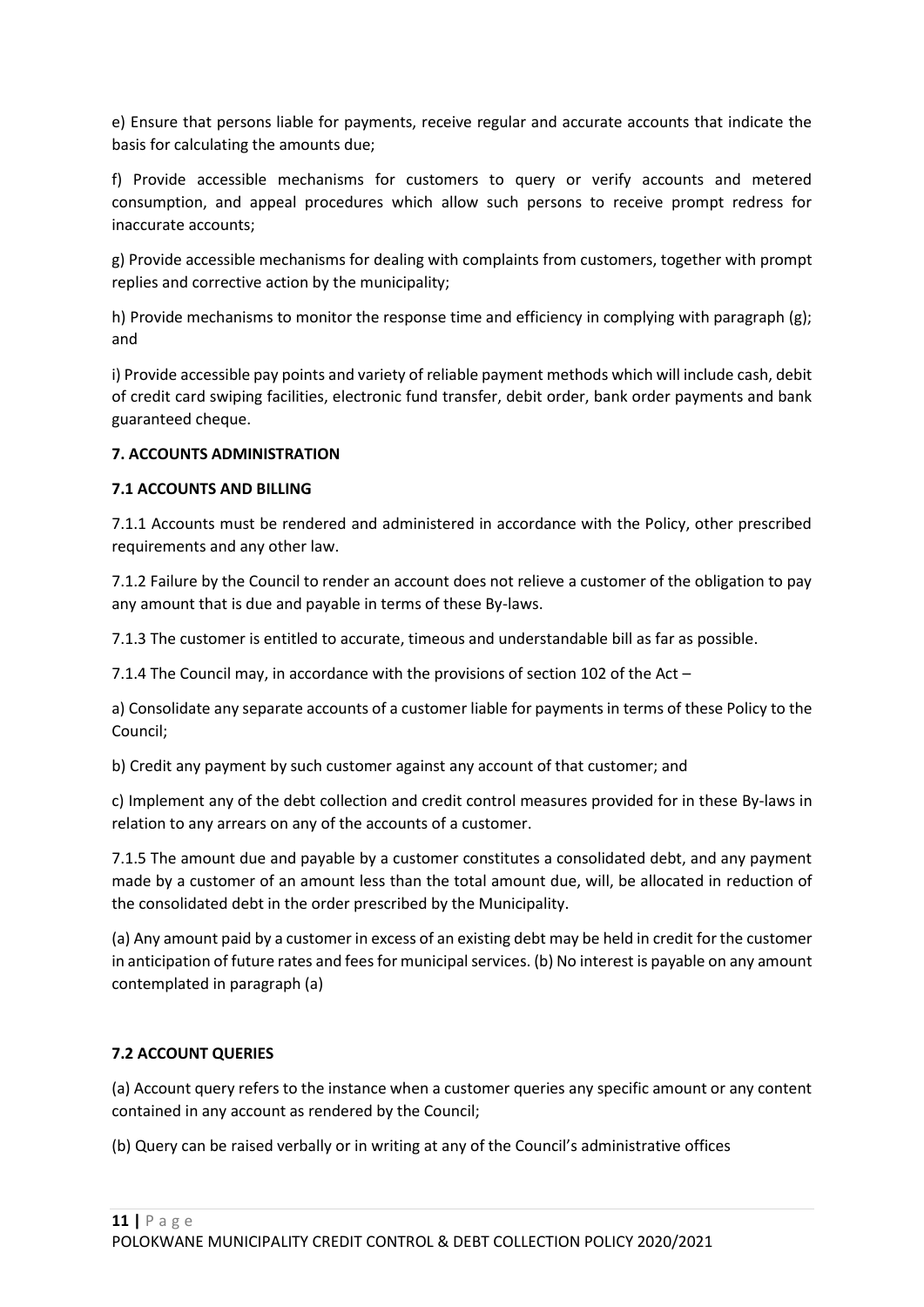(c) Customer to furnish in writing full personal particulars including acceptable means of identification, contact details and account number in respect of which amount owing is queried;

(d) Customer may be represented by a duly appointed nominee or agent, and such nominee or agent shall upon request produce sufficient proof of such appointment;

(e) Pending the outcome of query, customer may apply for temporary payment extension in terms of provisions of this policy;

(f) The customer shall, pending the resolution and outcome of the query, continue to make regular payments as per account statement;

(g) Should a customer not be satisfied with the outcome of the query, a customer may lodge an appeal in terms of section 62, as read with section 95 (f), of the Local Government: Municipal Systems Act 32 of 2000.

## **7.3 DISPUTES**

(a) A customer may lodge an appeal in terms of section 62, as read with section 95 (f), of the Local Government: Municipal Systems Act 32 of 2000.

(b) Customer to furnish in writing full personal particulars including acceptable means of identification, contact details and account number in respect of which amount owing is disputed

(c) Only disputes lodged by registered account holder will be considered.

(d) Customer may be represented by a duly appointed nominee or agent, and such nominee or agent shall upon request produce sufficient proof of such appointment.

(e) Should any written dispute arise as to the amount owing on the account in respect of all services by a customer, the customer shall, pending the resolution and outcome of that dispute, continue to make regular minimum payments based on the average charges for the preceding three months prior to the arising of the dispute, plus interest, until the resolution of that dispute.

(f) Should any written dispute arise as to the amount owing on part of the account or service by a customer, the customer shall, pending the resolution and outcome of that dispute, continue to make regular payments on services that are NOT in dispute PLUS the average charges for the preceding three months prior to the arising of the dispute in respect of remaining part of account or disputed service until the resolution of that dispute.

## **8. INTEREST CHARGES**

Interest will be levied on all accounts not paid by due date at a rate prescribed by council from time to time and in accordance with Section 97 (e) of Municipal Systems Act, 32 of 2000.

8.1 No interest shall be earned on a credit balance

8.2 Interest may only be reversed under the following circumstances–

a) Exemptions as determined by Council from time to time

b) If the Municipality has made an administrative error on the account

c) Where any debt accrued as a result of incorrect charge or any administrative error

d) Where Council or any other authorised committee or delegated official approves such reversal from time to time;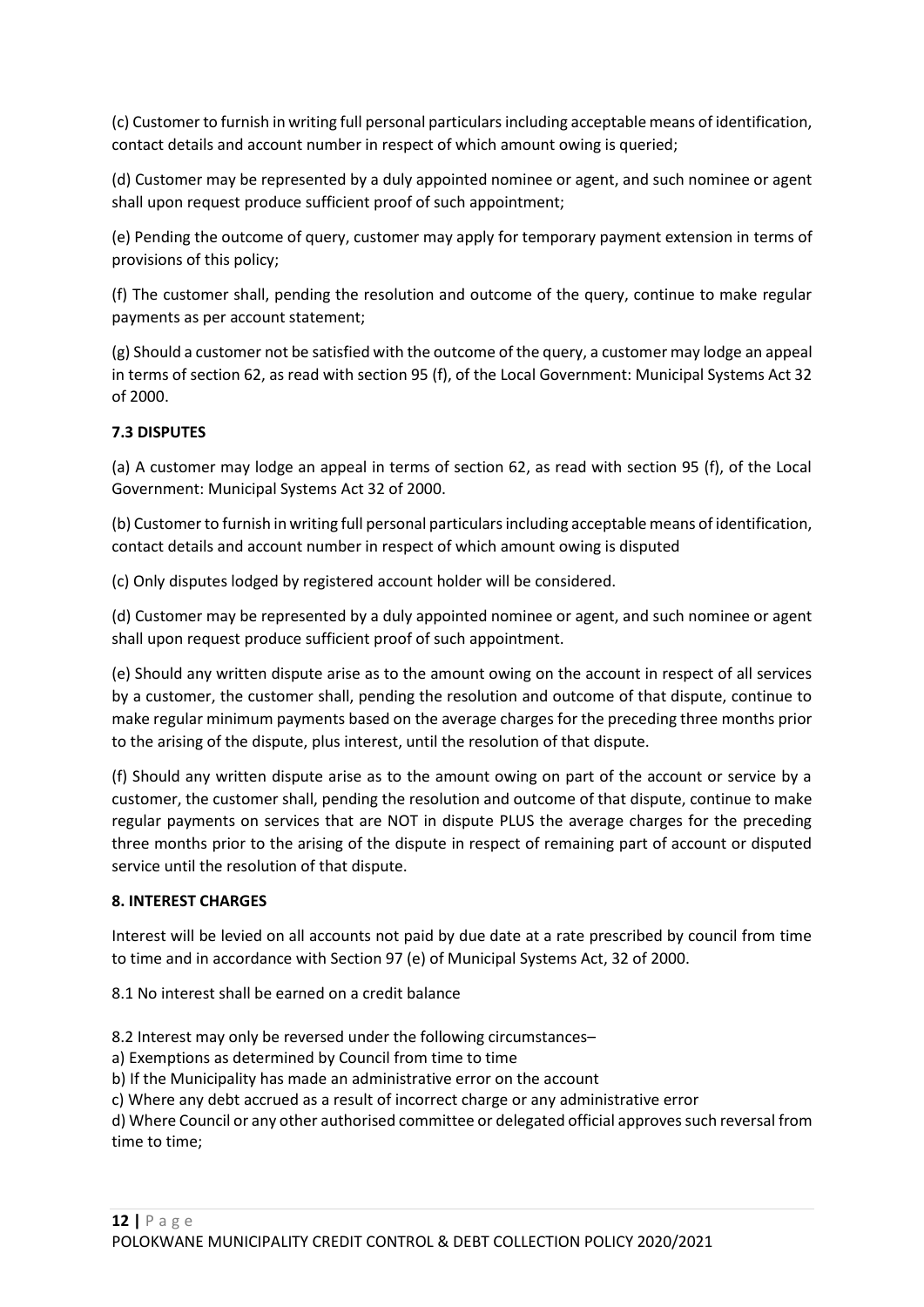#### **9. ACCOUNT DUE DATE & ALLOCATION OF PAYMENT**

a) Account due date shall be the  $7<sup>th</sup>$  day of the month.

Interest shall accrue after 30 days from date of account on unpaid accounts. The interest shall accrue for each completed month in respect of any arrears remaining unpaid after 30 days of the account, a part of a month shall be deemed to be a completed month on the basis that interest is charged as from the first day of the account been in arrears.

b) Only payments receipted through the Municipal financial system on or before account due date will be deemed to have been duly received.

c) Payments by customers through 3rd party vendors, will only be deemed to have been received when receipted through the Municipal financial system.

d) Any amount paid by the Customer in excess of an existing debt may be held in credit for the Customer in expectancy of future rates and fees for Municipal services charges, and no interest will be payable on that amount.

#### **10. CREDIT CONTOL**

#### **10.1 OBJECTIVE**

10.1.1 To provide procedures and mechanisms to collect all the monies due and payable to the Municipality arising out of the supply of services and annual levies, in order to ensure financial sustainability and delivery of municipal services in the interest of the community

10.1.2 To limit risk levels by means of effective management tools.

10.1.3 To provide for restrictions, limitations, termination of services for non-payment.

#### **10.2 SERVICE APPLICATION, AGREEMENTS, CUSTOMER SCREENING AND SECURITIES**

10.2.1 All consumers (owners) of services will be required to sign an agreement governing the supply and cost of municipal services. On default by a tenant, the owner will be the debtor of last resort and is responsible for payment unless where the Municipality is the owner of the property.

10.2.2 Applicants for Municipal services may be checked for credit worthiness, which may include checking information from banks, credit bureaus, other local authorities, trade creditors and employers.

10.2.3 The consumer applying for services must bring proof of ownership or consent from the owner, proof of residential address and physical address

10.2.4 Where the applicant is a legal entity, being a company, closed corporation, trust, etc.

a) Sureties must also be signed by the directors, members, trustees, etc.

b) Must supply details of their director, members, partners or trustees and at least the main shareholder must in his/her personal capacity guarantee the payment of the applicant's Municipal account and in case of a trust, all the trustees in their personal capacity.

10.2.5 On the signing of the agreements, customers will be entitled to access the policy document, which are available on www.polokwane.gov.za or on request at any Municipal office service centre at a fee prescribed by the council from time to time.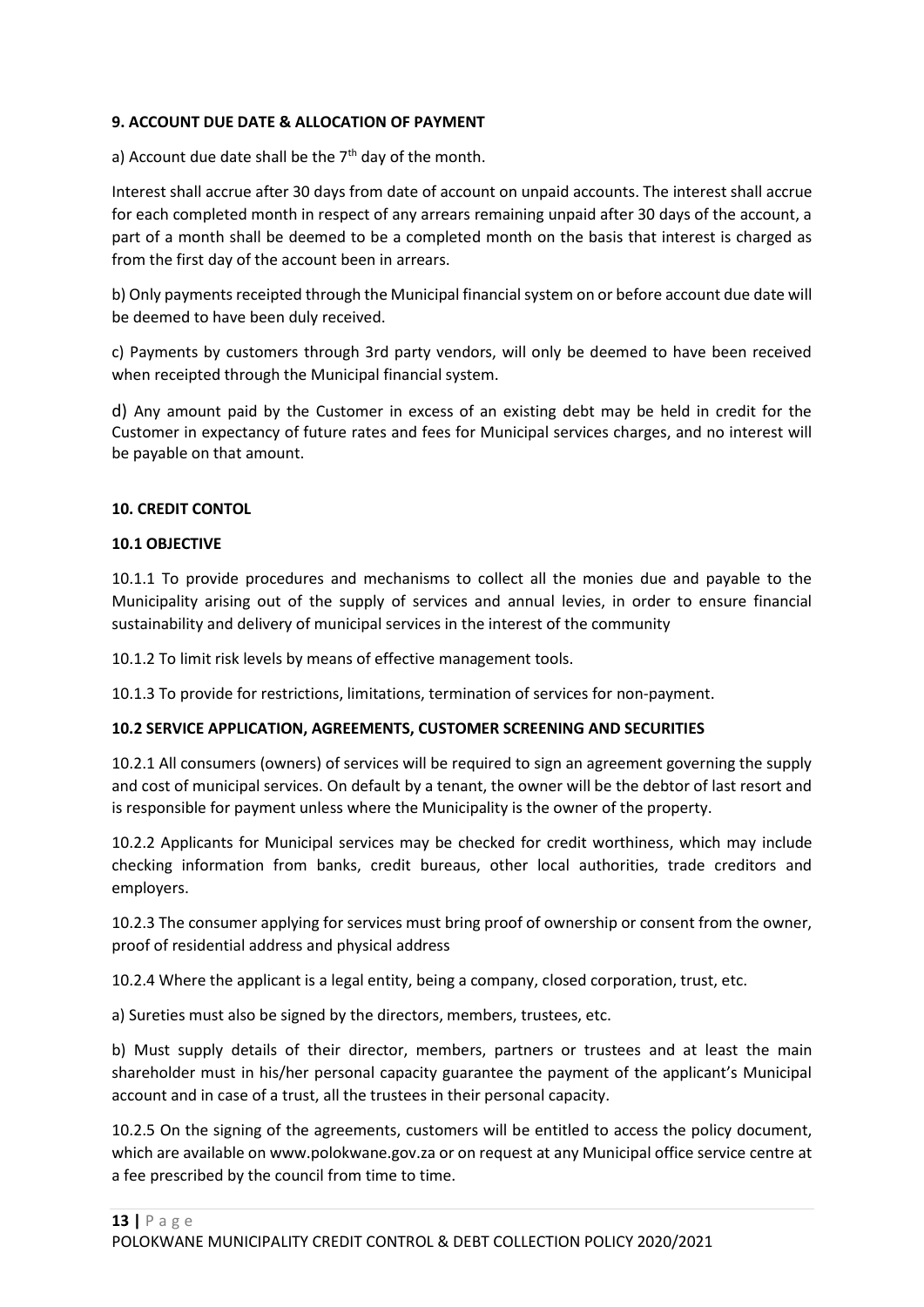10.2.6 On the signing of the agreement, consumers will receive a copy of the agreement for their records.

10.2.7 The Municipality reserves the right to refuse supplying services should such applicant owe monies to the Municipality until such debt is paid in full or an acceptable arrangement to settle has been made with the Municipality. Should the applicant prove to the Chief Financial Officer or the Manager Revenue or delegated Senior official that he/she is unable to pay, the application will be dealt with in terms of the Municipality's Indigent Policy and arrangements may be granted on exceptional cases.

10.2.8 The Municipality reserves the right to decline the application for services if any of the tenants or previous tenants or owner is in arrears or of a person who is closely connected to a customer who has defaulted with account payments and who resides or is to reside on the same premises, until such debt is settled in full or accepted arrangement has been made. The Municipality may also reject the application for services of any concern that is not a natural person should such concern be in arrears with any other municipal account for which it, or any member or director is responsible or partially responsible.

10.2.9 The Municipality will read the meters within the period stipulated in the agreement after notification of change in ownership or application for the supply of services and render an account within the normal cycle applicable to the property.

10.2.10 All new customers shall pay a deposit as determined from time to time the Municipality council which may be increased by the CFO in the event of non-payment. Councillors and officials of the Municipality are not exempted from paying security deposit.

10.2.10 All new customers shall pay a deposit in line with council prescripts.

10.2.11 Deposits can vary according to the credit worthiness or legal category of the applicant, subject to minimum requirements as outlined in the Deposit policy.

10.2.12 The Municipality will not pay any interest on deposits.

10.2.13 On the termination of the agreement the amount of the deposit, less any outstanding amount due to the Municipality, will be refunded to the consumer.

10.2.14 All information furnished may be verified by the Municipality with any or all data information institutions, credit information bureau's and any financial institutions as may be deemed necessary by the Municipality in determining a person's credit worthiness or for any other reason as determined by the delegated Senior official.

# **10.3 RESPONSIBILITY FOR AMOUNTS DUE**

10.3.1. In terms of Section 118 (3) of the Systems Act, an amount due for municipal service fees, surcharge on fees, property rates and other municipal taxes, levies and duties is a charge upon the property in connection with which the amount is owing and enjoys preference over any mortgage bond registered against the property. Accordingly ––

a) The owner of such property shall be liable for charges incurred in connection with such property and all municipal debts must be paid by the owner of such property without prejudice to any claim or right of recovery which the Municipality may have against another person;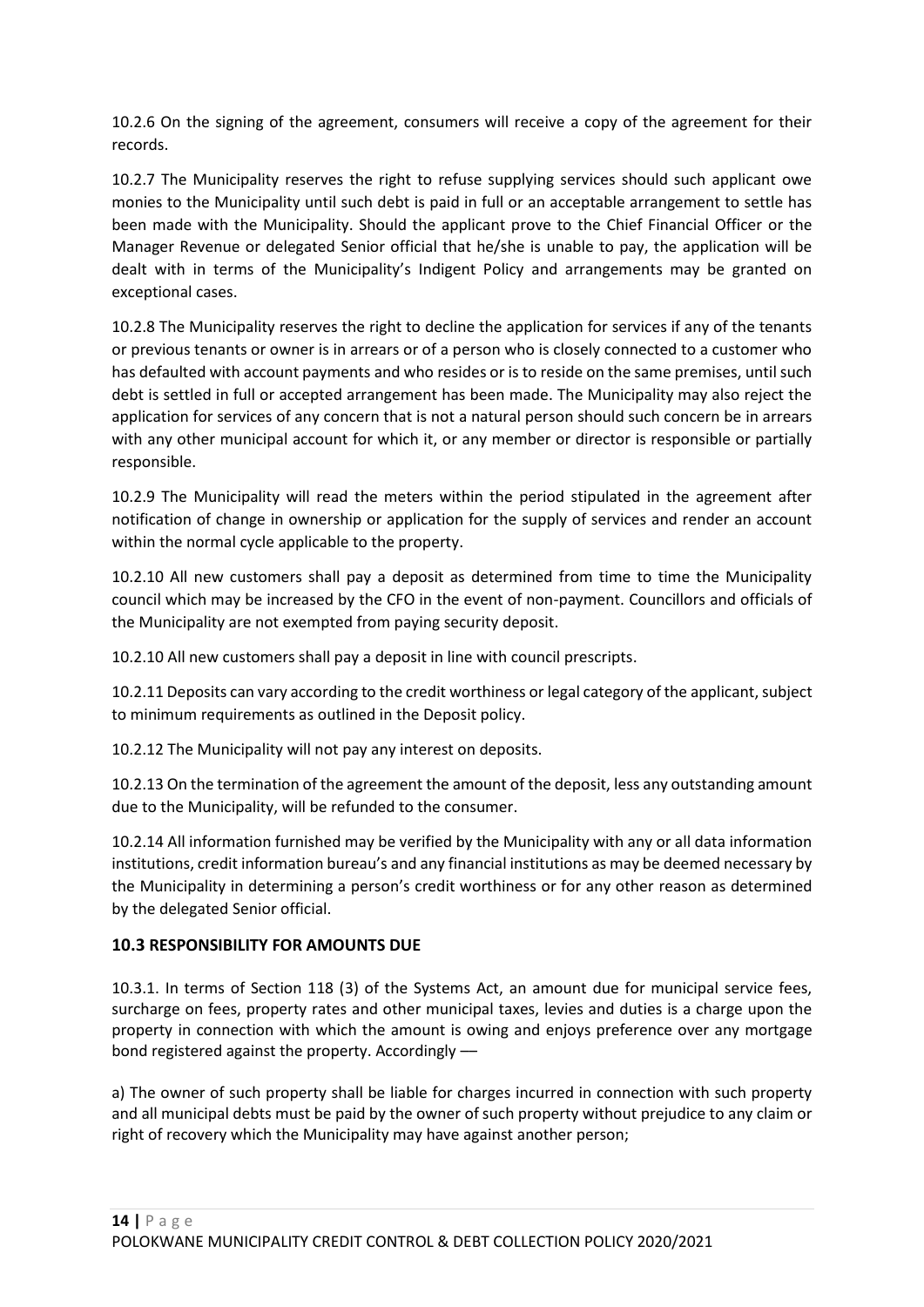b) The Municipality reserves the right to cancel a contract with the Customer in default and register the owner of such property for services on the property; and

c) Subject to the right to a basic water supply as contemplated in the Water Services Act,1997 (Act No.108 of 1997) ,as amended, the Municipality will not provide any services on the property until all municipal debts on the property have been paid in full or suitable arrangements have been made to pay such debts. The Municipality reserves the right to determine the manner in which access to a basic water supply will be provided.

10.3.2 Where the property is owned by more than one person, each owner shall be jointly and severally liable, the one paying the other to be absolved, for all municipal debts charged on the property.

10.3.3 Owners with their tenants who are registered as Customers shall be held jointly and severally liable, the one paying the other to be absolved, for debts on their property, except for property rates.

10.3.4 When a Juristic person opens a Service Account, the directors, members or trustees as the case may be must sign personal suretyships in favour of the Municipality. Liability for outstanding amounts maybe extended to such directors, members or trustees jointly and severally, the one paying the other to be absolved.

10.3.5 The Municipality may ––

In a case of an Owner who is in arrears:

- (i) recover from a tenant, occupier or agent such monies as are owing by the tenant, occupier or agent to the owner, as payment of the arrears owing by such owner for so long as a tenant or occupier occupies a property in respect of which arrears are owing, or an agent acts for an owner in respect of whose property arrears are owing;
- (ii) recover the amount in whole or in part despite any contractual obligation to the contrary on the part of the tenant, occupier or agent; or
- (iii) recover from the tenant, occupier or agent an amount which is limited to the amount of the rent or other money due and payable, but not yet paid by the tenant, occupier or agent;

10.3.6 Should the tenant, occupier or agent as contemplated in subsection 10.3.5 refuse to pay the Municipality, the services of the tenant, occupier or agent may be disconnected.

10.3.7 Should any dispute/query arise as to the amount owing, the Customer shall pay all amounts which are not subject to the dispute and average of the service under dispute that are due and payable, pending the finalisation of the dispute lodged in respect of the specific amount owed by the Customer.

#### **10.4 RIGHT OF ACCESS TO PREMISES**

10.4.1 The owner and or occupier of property must allow an authorized representative of the municipality access at all reasonable hours to the property in order to read, inspect, install or repair any meter or service connection for reticulation, or to disconnect, stop or restrict, or reconnect, the provision of any municipal service as stipulated in Section 101 of Municipal Systems Act, 32 of 2000.

10.4.2 The owner is responsible for the cost of relocating a meter if satisfactory access is not possible.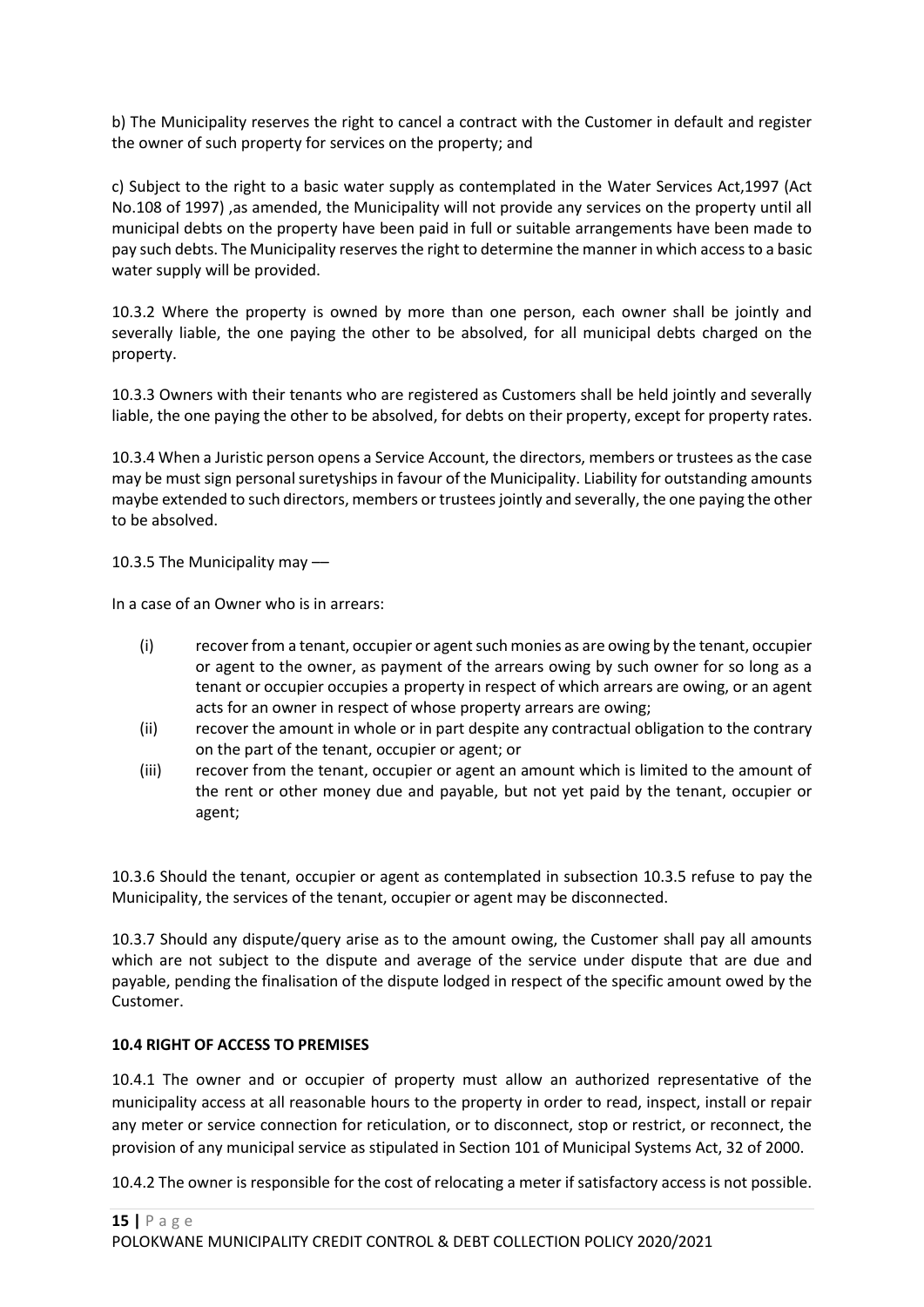10.4.3 If a person fail to comply, the municipality or its authorised representative may:-

a) By written notice require such person to restore access at his/her own expense within a specified period.

b) Without prior notice restore access and recover the cost from such person if it is the opinion that the situation is a matter of urgency.

#### **10.5 ENFORCEMENT MECHANISM**

10.5.1 The Municipality will issue a credible statement of account reflecting all services charge, units of water & electricity consumed (where applicable), due date and monies payable. Where the Municipality fails to render the account, subsection 7.1.2 of this policy shall apply.

10.5.2 The Municipality may deliver notices electronically or in accordance with section 115 of the Municipal Systems Act and section 3 of PAJA.

10.5.3 Subject to the provisions of section 95(e) of the Systems Act, a failure to receive or accept accounts does not relieve a Customer of the obligation to pay any amount due and payable. The onus is on the Customer to make every effort to obtain a copy of the account, or establish the amount payable for payment.

10.5.4 The Municipality may print a message on a statement of account to remind customers to pay before or on due date to avoid interest charges and other credit control measures.

10.5.5 The Municipality may remind the customer to pay the account before or on due date by using and not limited to SMS, MMS, email and Telephone call.

10.5.6 A 14 Days' notice may be issued before cut off or restriction of supply for accounts in arrears.

10.5.7 In the event of queries and disputes section 7.2 and 7.3 of this policy shall apply.

10.5.8 The customer may apply/ request payment extension in writing before the due date stating reasons for such request and proposed date for payment.

10.5.9 The Municipality shall have the right to discontinue or restrict the supply of services due to late or non-payment of accounts relating to any consumer and or owner of property.

10.5.10 All debtors who are in arrears for more than 60 days may have their water and electricity meters converted to prepaid at municipality's sole discretion.

#### **10.6 PRE-PAYMENT METERING SYSTEM**

The Municipality will use its pre-payment metering system to:-

a) Link the provision of electricity by the Municipality to a "pre-payment" system comprising, prepayment of electricity units; and

b) A payment in respect of arrears comprising all accrued municipal taxes and other levies, tariffs and charges in respect of services such as water, refuse removal, sanitation and sewage.

c) To load an auxiliary on the "pre-payment" system in order to allocate a portion of the rendered amount to the customers arrear account for other services.

d) To enforce satisfactory arrangements with consumers in arrears by blocking access to pre-payment meters.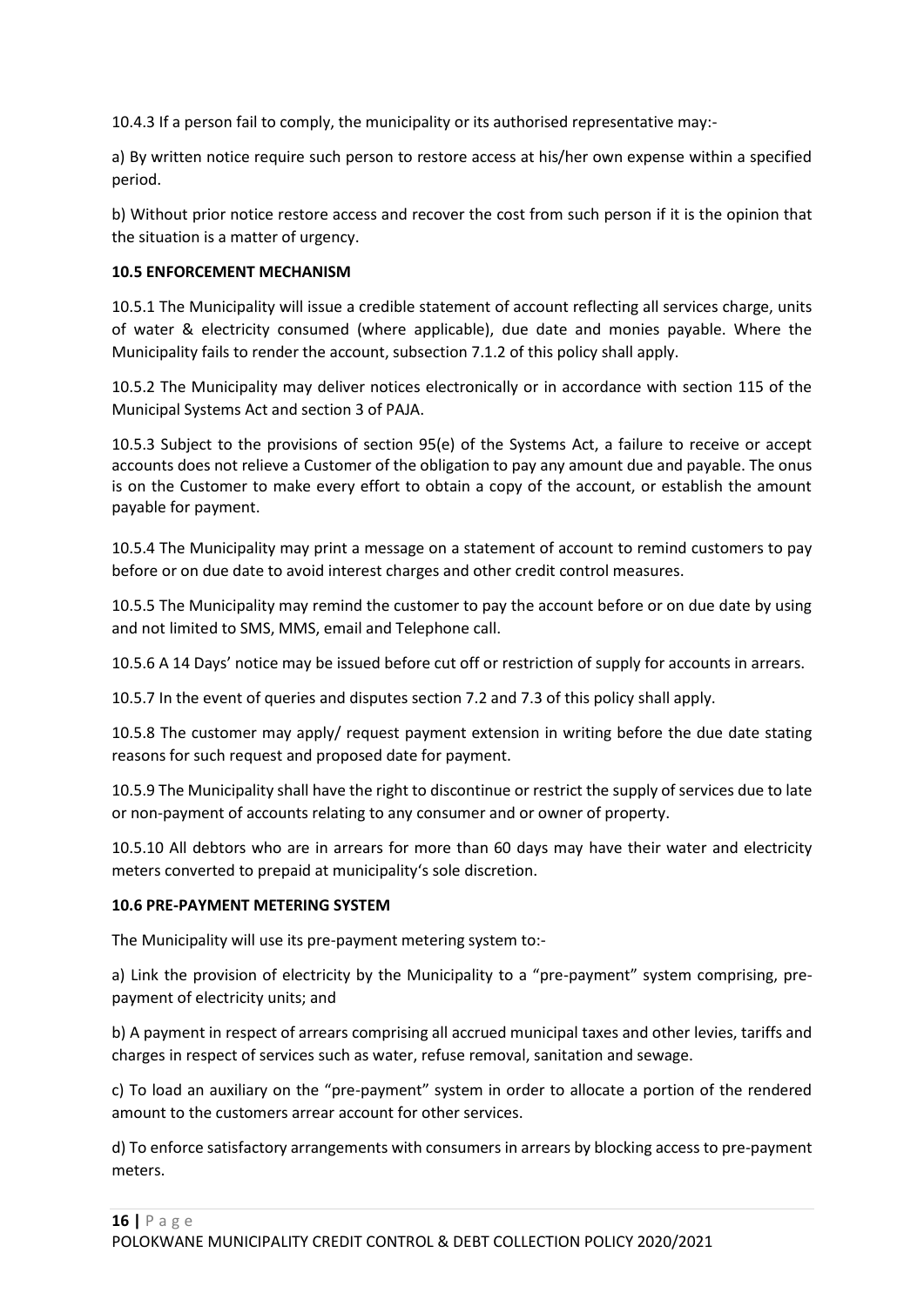e) 60/40% prepayment debt recovery, the municipality may allocate 60% of payment to the arrears and 40% to the purchase of electricity to customers who purchases prepaid electricity with other services in arrears.

## **10.7 CONTRACTORS WHO TENDER TO THE MUNICIPALITY**

Supply Chain and Procurement Management Policy and Tender Conditions of the Municipality will include the following:-

a) When inviting tenders for the provision of services or delivery of goods, potential contractors may submit tenders subject to a condition that consideration and evaluation thereof will necessitate that the tenderer obtain from the Municipality a certificate or account stating that all relevant municipal accounts owing by the tenderer and/or its directors, owners or partners have been paid or that suitable arrangements (which include the right to set off in the event of non-compliance) have been made for payment of any arrears.

b) No tender may be allocated to a person/contractor until a suitable arrangement for the repayment of arrears has been made. No further debt may accrue during contract period.

c) Tender Conditions may include a condition allowing the Municipality to deduct any moneys owing to the Municipality from contract payments.

d) A tenderer may be required to declare all the municipal account numbers for which it is responsible and/or partially responsible.

## **11. DEBT COLLECTION**

## **11.1 OBJECTIVE**

11.1.1 To implement procedures which ensure the collection of debt, meeting of service targets and the prevention of escalation in arrear debt.

11.1.2 THE PRINCIPLE: The money owed to the Municipality for more than 30days after due date would be classified as debt to be collected following the procedures as outlined in this section of the policy.

# **11.2 ACTIONS TO SECURE PAYMENTS INCLUDING TERMINATION OF SERVICES AND SERVICE AGREEMENTS**

11.2.1 The Municipality and/or Service provider may take the following actions to secure payments of arrears in respect to Municipal services.

11.2.1 At least fourteen (14) days' notice is required from the Customer upon termination of an account, to enable the Municipality to take final meter readings and process account adjustments.

11.2.1 The Municipality or service provider may contact the customer telephonically and/or physically.

(a) Council will endeavour, within the constraints of affordability, to make personal or telephonic contact with all arrear debtors to encourage their payment, and to inform them of their arrears state, their rights (if any) to conclude arrangements or to indigence subsidies, other related matters and will provide information on how and where to access such arrangements or subsidies.

(b) Such contact is not a right for debtors to enjoy and disconnection of services and other collection proceedings may continue in the absence of such contact for whatever reason.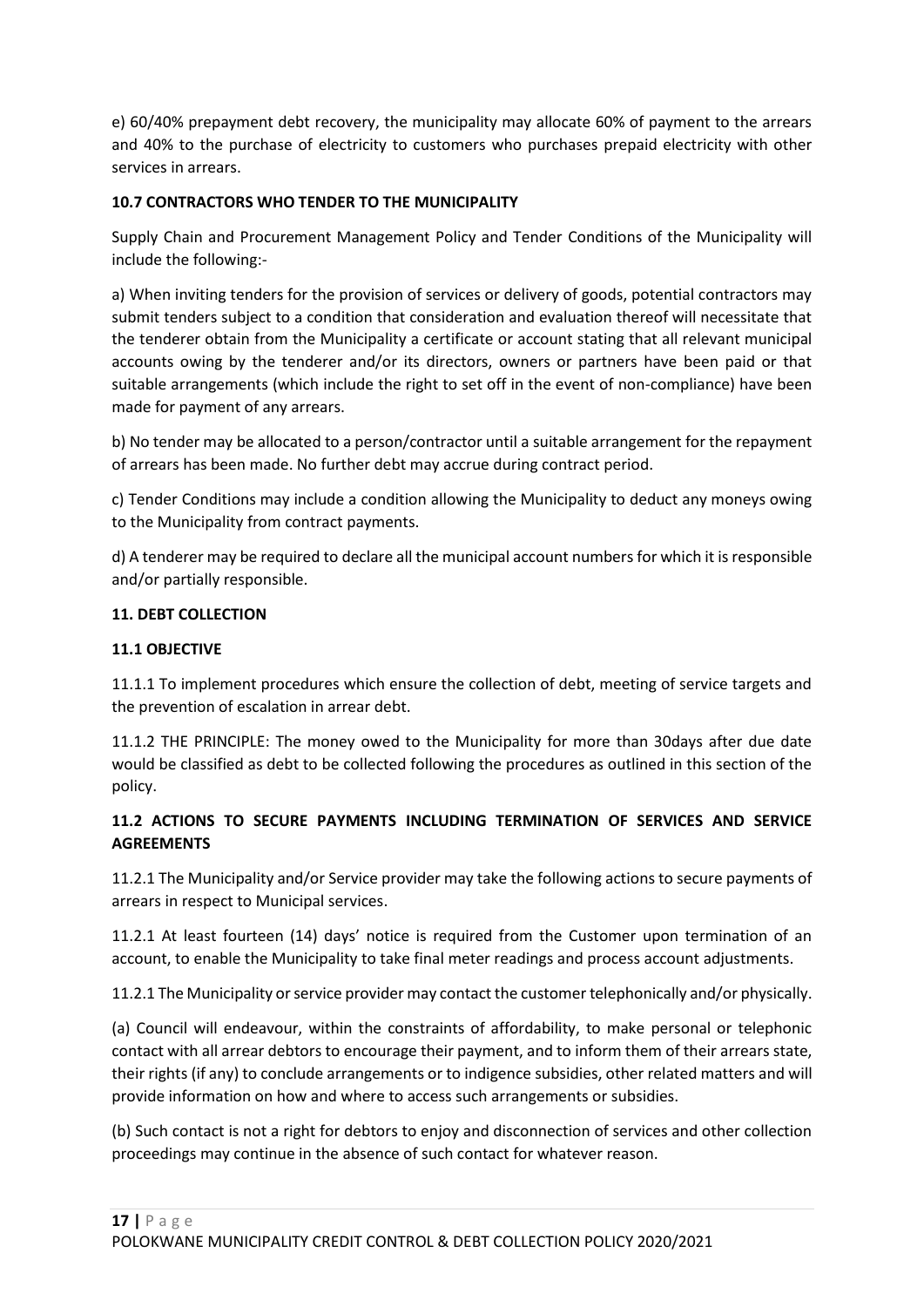11.2.1 Council reserves the right to deny or restrict the sale of electricity or water to consumer and or the owners who are in arrears with their rates and or other service charge.

11.2.2 60/40% prepayment debt recovery, the municipality may allocate 60% of payment to the arrears and 40% to the purchase of electricity to customer who purchases prepaid electricity with other services in arrears. Or allow the customer to purchase 40% of the amount paid.

11.2.3 If a person is indigent a pre-paid electricity meter and a flow limiter water meter may be installed free of charge.

11.2.4 The deposit of any defaulter will be adjusted and brought into line with relevant policies of Council (Consumer Deposit Policy) and this deposit may be charged into the account.

11.2.5 Once the tenant's consumption account in arrears is terminated, the account may thereafter be linked to the owner's rates account.

11.2.6 The Municipality may exercise its common-law right where a tenant on a property is in breach of his or her contract with the Municipality, and link the debt to the owners' account. The tenant shall forfeit his or her deposit to the owner where the outstanding debt is paid by the owner.

11.2.7 The Municipality may terminate a service agreement, or any other arrangement with the municipality having given a written notice of not less than 14 days to the Customer, if the Customer concerned has breached or failed to comply with any specific term or condition of the service agreement.

## **11.3 THE POWER TO RESTRICT OR DISCONTINUE SUPPLY OF MUNICIPAL SERVICES**

11.3.1 The Council or duly appointed agent may terminate and / or restrict the supply of water, electricity or in the case of pre-paid electricity withhold the selling of electricity in terms of the prescribed disconnection procedures, or discontinue any other service to any premises associated with the customer, whenever a consumer of any service –

11.3.2 after the expiry of the period for payment in terms of the final demand/ final notice referred to in section 11.2.1.1, fails to make full payment on the due date or fails to make acceptable arrangements for the repayment of any amount for municipal services, property rates or taxes or other amounts due in terms of this policy;

11.3.3 No proof of registration as an indigent was furnished within the period provided for in the final demand / final notice referred to in section 11.2.1.1;

11.3.4 No payment was received in accordance with an agreement for payment of arrears;

11.3.5 fails to comply with a condition of supply imposed by the council;

11.3.6 obstructs the efficient supply of electricity, water, or any other municipal services to another customer;

11.3.7 Supplies such municipal service to a consumer/owner who is not entitled thereto or permits such service to continue;

11.3.8 causes a situation, which in the opinion of the council is dangerous, or a contravention of relevant legislation;

11.3.9 in any way bridges the supply or illegally reconnect previously disconnected municipal services;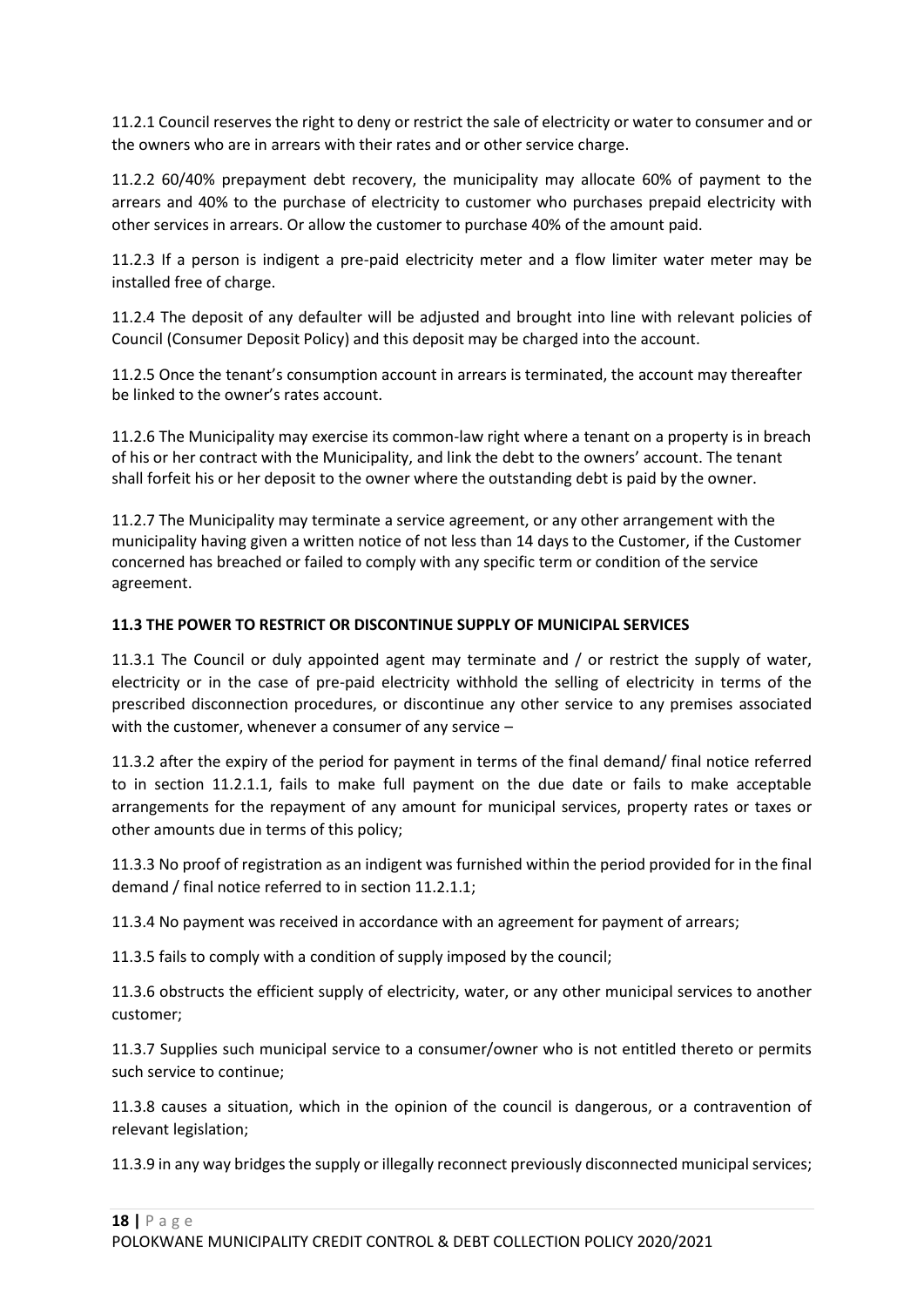b) The Council shall hand deliver, per mail or per electronic means available, to the physical address of property or most recent recorded address or electronic contact address and / or number of such customer, a discontinuation notice informing such consumer –

(i) That the provision of the service will be, or has been discontinued on the date stated on the discontinuation notice;

(ii) Of the steps which can be taken to have the service reconnected;

(iii) Of the minimum amount payable to restore service.

c) The right of the Council or any duly appointed agent to restrict or discontinue water and electricity to any premises, owner of property, tenant on property, customer or occupant of property, shall be subject to the relevant legislature.

d) The Council reserves the right to deny or restrict or reduce the sale of electricity or water to properties which are in arrears with their rates or other municipal charges.

#### **11.4 RECONNECTION OF SERVICES**

11.4.1 Upon paying the full amount owed or the conclusion of acceptable arrangements as prescribed in section 11.6 of this policy the service will be reconnected and soon as conveniently possible

11.4.2 The cost of the restriction or disconnection and reconnection will be determined by tariffs approved by Council and will be payable by the consumer.

#### **11.5 DEBT FOR WHICH AN ARRANGEMENTS CAN BE DONE**

Arrangements for the payment of outstanding debt can be made according to the procedures described hereunder.

#### **11.6 CONCLUSION OF AGREEMENT**

11.6.1 If a customer cannot pay his/her account with the Municipality then the Municipality may enter into an extended term of payment not exceeding 12 months, stipulating that the debt will be paid together with the monthly and/or annual accounts, with the customer.

11.6.2 The customer must:-

- a) Complete a new application form;
- b) Sign an acknowledgement of debt;
- c) Sign a consent to judgment;
- d) Sign an emolument or stop order if he or she is in employment;
- e) Submit proof of income on the prescribed form;
- f) Pay the current portion of the account in cash;

g) Pay an adjusted security deposit equal to the sum of two time's average consumption during the preceding 12 months; (conditional)

h) sign an acknowledgement that, if the arrangements being negotiated are later defaulted on, that no further arrangements will be possible and that disconnection of water and electricity will follow immediately, as will legal proceedings;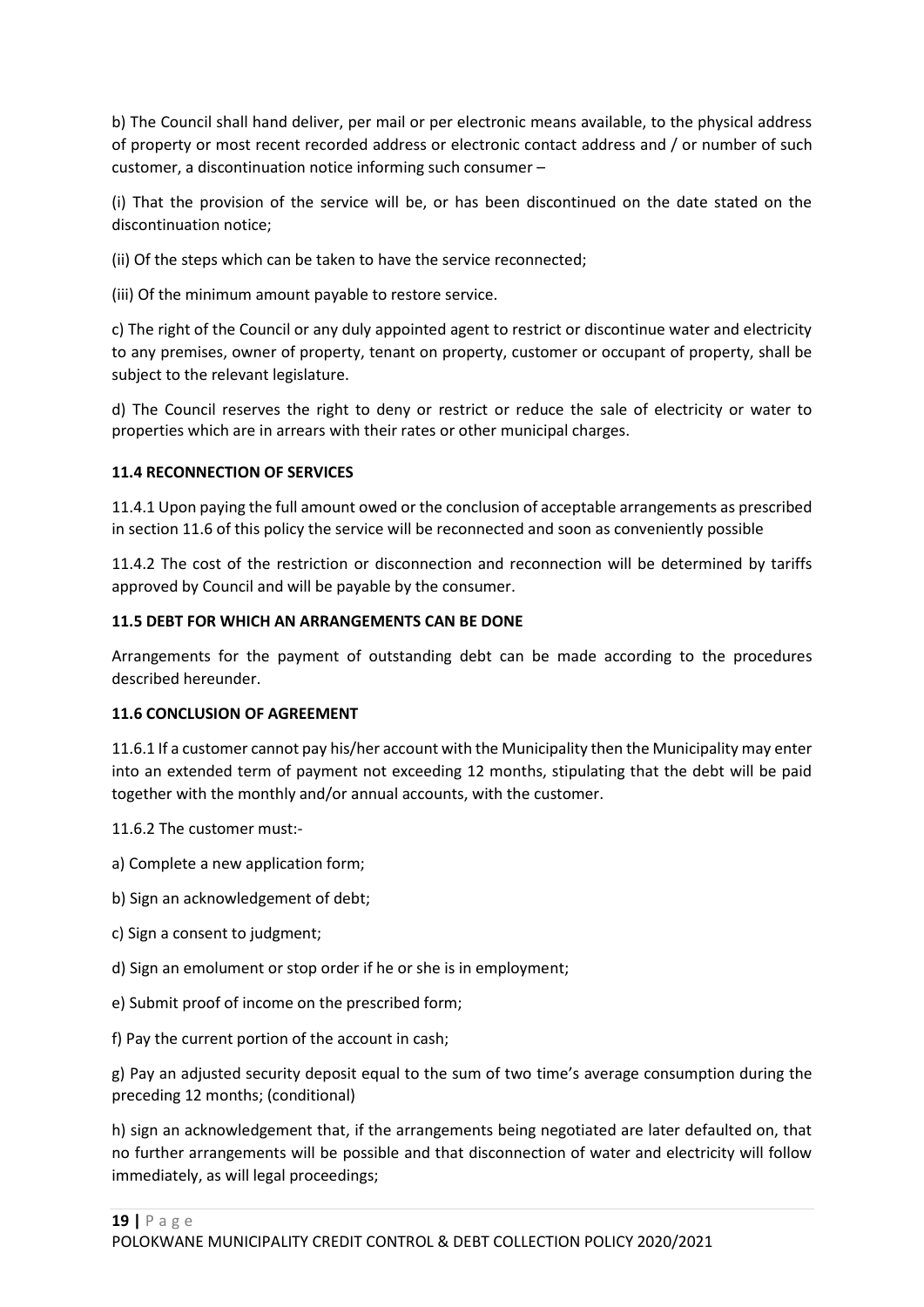- i) Acknowledge liability of all costs incurred; and
- j) Annually, no later than 28 February, submit new proof of income.

## **11.7 ARRANGEMENTS THAT CAN BE ENTERED INTO:**

#### **11.7.1 Domestic Customers:**

(a) First (1st) default in a financial year:

(i) 50% or minimum of 10% on exceptional circumstances of the outstanding amount plus cost of the credit control actions together with the current account is payable immediately.

(b)On Second (2nd) default in one financial year the Municipality May Demand:

I. Full arrears amount plus the cost of credit control actions, together with the current account.

II. Deny arrangements or provide monthly extensions.

#### **11.7.2 Business and other Institutions:**

(a) First (1st) default in financial year:-

- (i) 60% of the outstanding amount plus cost of the credit control actions may be required.
- (b) Second (2nd) default in financial year:-
- (i) Full outstanding amount plus cost of credit control actions may be required.
- (ii) No arrangements may be allowed.
- (iii) Consumer deposit charges may be adjusted in line with the deposit policy.

## **11.7.3 Government Departments**

(a) First Default

(i) The municipality will strive within the spirit of co-operative governance to collect all amount due by departments and will disconnect services where commitment is not honoured.

(ii) Report same to National Treasury where applicable (Sect 64(3) MFMA).

#### 11.7.4 Owners Accounts

(a) The owner's accounts without services will be handed over to the debt collectors to instigate legal proceedings. The owner's accounts in arrears may be consolidated in terms of section 102 of the Municipal Systems Act in order to affect Credit control and debt collection.

#### **11.8 DEBT COLLECTION PROCEDURE**

11.8.1 Council may handover accounts that are 90 days and older to external debt collection company's after all internal processes have been exhausted and there is no positive respond.

11.8.2 The handover will be done through creation of child account linked to the main account. The child account will be closed when it is paid up or balance cleared. The debt collector will not be responsible for collection on the debt on the main account where child account is created.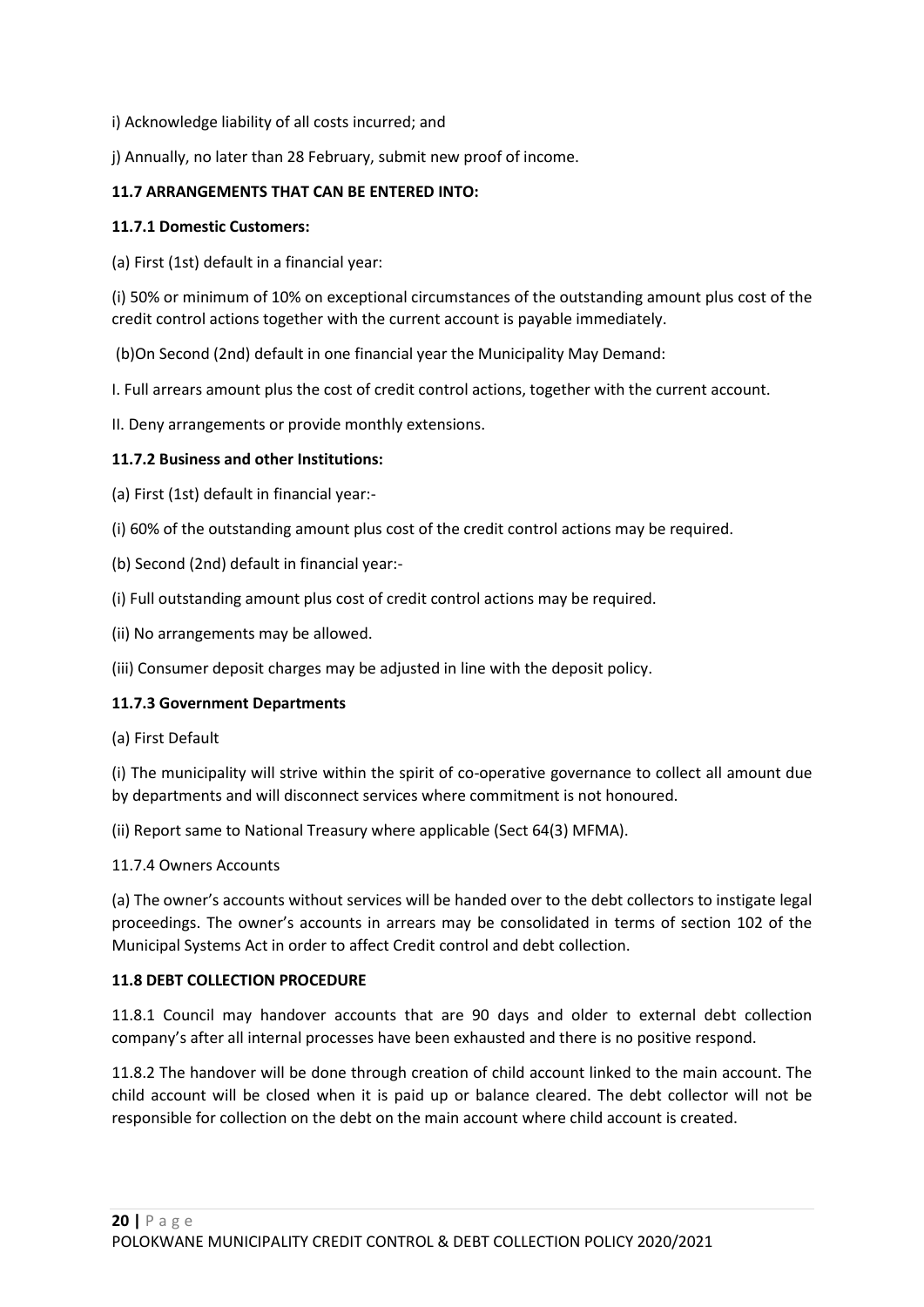11.8.3 Annual accounts: Should accounts remain unsettled three (3) months after it became due and payable, notice will be given to the owner/consumer that the amount owed should be settled within fourteen (14) days, failure of which it would be handed over for collection.

11.8.4 Should there be no reaction on the notices; accounts are forthwith handed over for collection, which may include legal proceedings.

11.8.5 All debtors regarding houses in rental, selling and self-build schemes, without any capital debt, which are still registered in the name of the Municipality, should be notified in writing that if satisfactory arrangements for transfer of the property into his/her name are not made within one (1) month, the property concerned will be put up for sale by Council at a public auction.

11.8.6 Upon handing over of accounts for collection, details of employers and work addresses of the debtors should be made available to the attorneys as far as possible for the purposes of garnishee orders.

11.8.7 Attorneys should report to Council on a monthly basis on the progress made and the cost aspect regarding each debtor.

## **11.9 INDIGENT**

11.9.1 Customers who qualify as indigent households will be assisted in terms of the indigent policy.

#### **11.10 THEFT AND FRAUD**

11.10.1 Any person (natural or juristic) found to be illegally connected or reconnected to municipal services, tampering with meters, the reticulation network or any other supply equipment or committing any unauthorized act associated with the supply of municipal services, as well as theft of and damage to Council property, will be prosecuted and/or liable for costs at the prescribed tariffs as determined from time to time.

11.10.2 The Municipality has the right to obtain authorization from the Magistrate for the imposition of fines for the offences.

11.10.3 The Municipality may terminate and/or remove the supply of services including the removal of circuit breakers to a customer should such conduct as outlined above, be detected and certified.

11.10.4 The total bill owing, including penalties, assessment of unauthorized consumption and discontinuation and reconnection fees, and increased deposits as determined by Council if applicable, will be due and payable before any reconnection can be sanctioned. Corrective measures may be put in place to calculate lost consumption and levy penalty due to illegal connections or tampering of meters, refer to tariff schedule.

11.10.5 Council will maintain monitoring systems and teams in order to identify and monitor customers who are undertaking such illegal actions.

11.10.6 Council reserves the right to lay criminal charges and/or to take any other legal action against both vandals and thieves.

11.10.7 Any person failing to provide information or providing false information on his application for or other document pertaining to the supply of services to the Municipality may face immediate disconnection of services.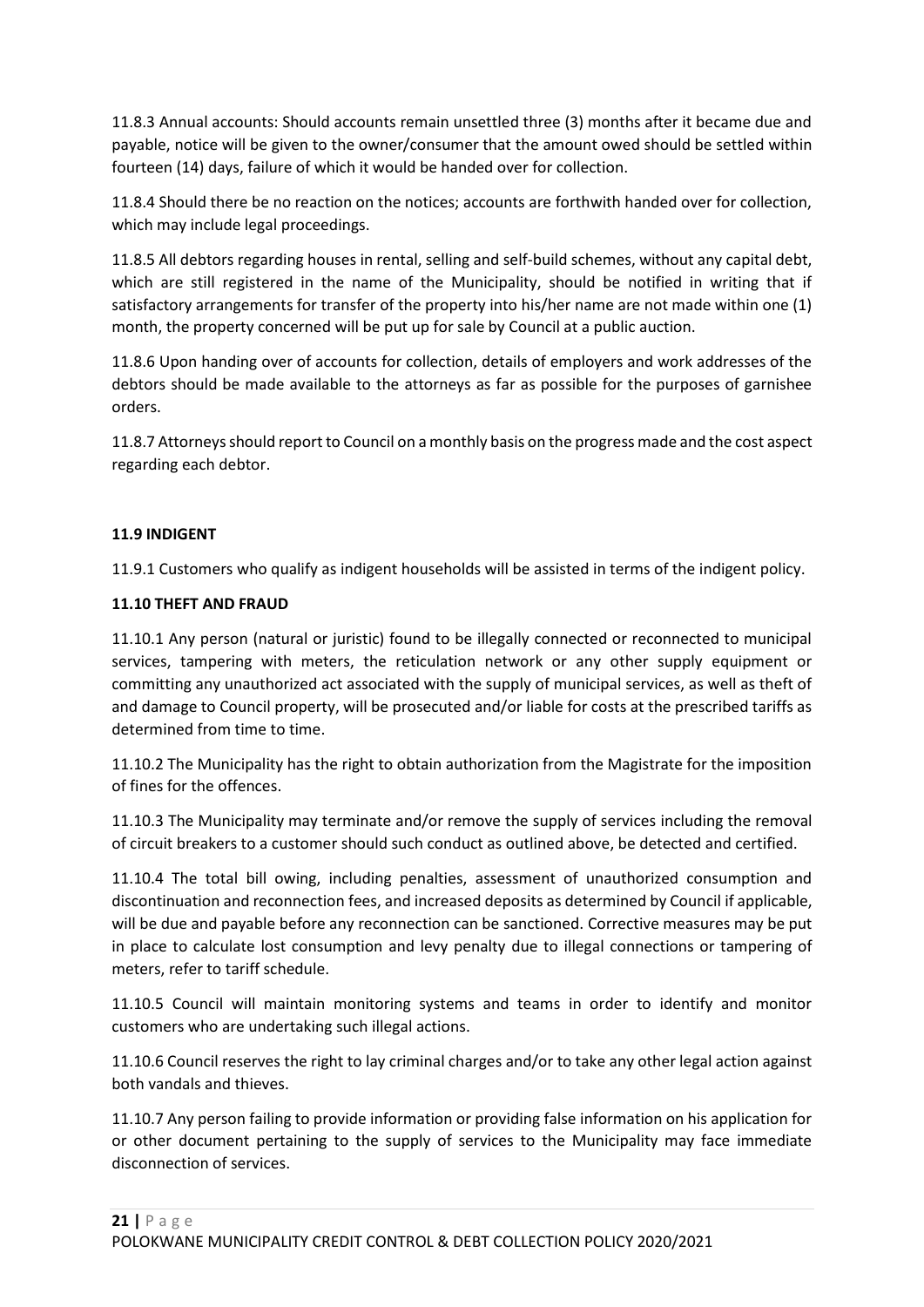#### **11.11 INCENTIVES**

Incentives and disincentives may be used in collection procedures as approved by council.

#### **11.12 LEGAL PROCESS (USE OF ATTORNEYS/USE OF CREDIT BUREAUS)**

11.12.1 The Municipality may, when a debtor is in arrears, commence legal process against that debtor, which process could involve final demands, summonses, court trials, judgements, garnishee orders and, as last resort, sales in execution of property.

11.12.2 The Municipality will exercise strict control over this process to ensure accuracy and legality within it and will require regular reports on progress from staff responsible for the process or outside parties, be they attorneys or any other collection agents appointed by Council.

11.12.3 The Municipality will establish procedures and codes of conduct with such outside parties. In the case of employed debtors, garnishee orders, are preferred to sales in execution, but both are part of the Municipality's system of debt collection procedures.

11.12.4 All steps in the credit control procedure will be recorded for the Municipality's records and for the information of the debtor.

11.12.5 All costs of this process will be for the account of the debtor.

11.12.6 Individual debtor accounts are protected and are not the subject of public information. However, the Municipality may release debtor information to credit bureaus and the property owner in respect of his/her lessee(s). This release will be in writing or by electronic means and will be covered in the agreement with customers.

11.12.7 The Municipality may consider the cost effectiveness of the legal process, and will receive reports on relevant matters and report to the Executive Mayor.

11.12.8 Upon recommendation from the Municipal Manager, Council may consider the use of agents and innovative debt collection methods and products. Cost effectiveness, the willingness of agents to work under appropriate codes of conduct and the success of such agents and products will be part of the agreement Council might conclude with such agents or service providers.

11.12.9 Customers will be informed of the powers and duties of such agents and their responsibilities, including their responsibility to observe agreed codes of conduct.

11.12.10 Any agreement concluded with an agent or product vendor shall include a clause whereby breaches of the code of conduct by the agent or vendor will constitute termination of the contract.

11.12.11 If, after the due date an amount due for rates is unpaid by the owner of the property, the Municipality may recover the amount, in whole or in part, from the tenant or occupier of the property, after it has served written notice on the tenant or occupier. The Municipality may recover the outstanding amount despite any contractual obligation to the contrary on the tenant or occupier.

11.12.12 If, after the due date an amount due for rates is unpaid by the owner of the property, the Municipality may recover the amount, in whole or in part, from the agent of the owner, if this is more convenient for the Municipality, after it has served written notice on the agent.

The agent must on request from the Municipality, provide a statement reflecting all payments made to the agent for the owner during a period determined by the Municipality.

#### **11.13 COST OF COLLECTION**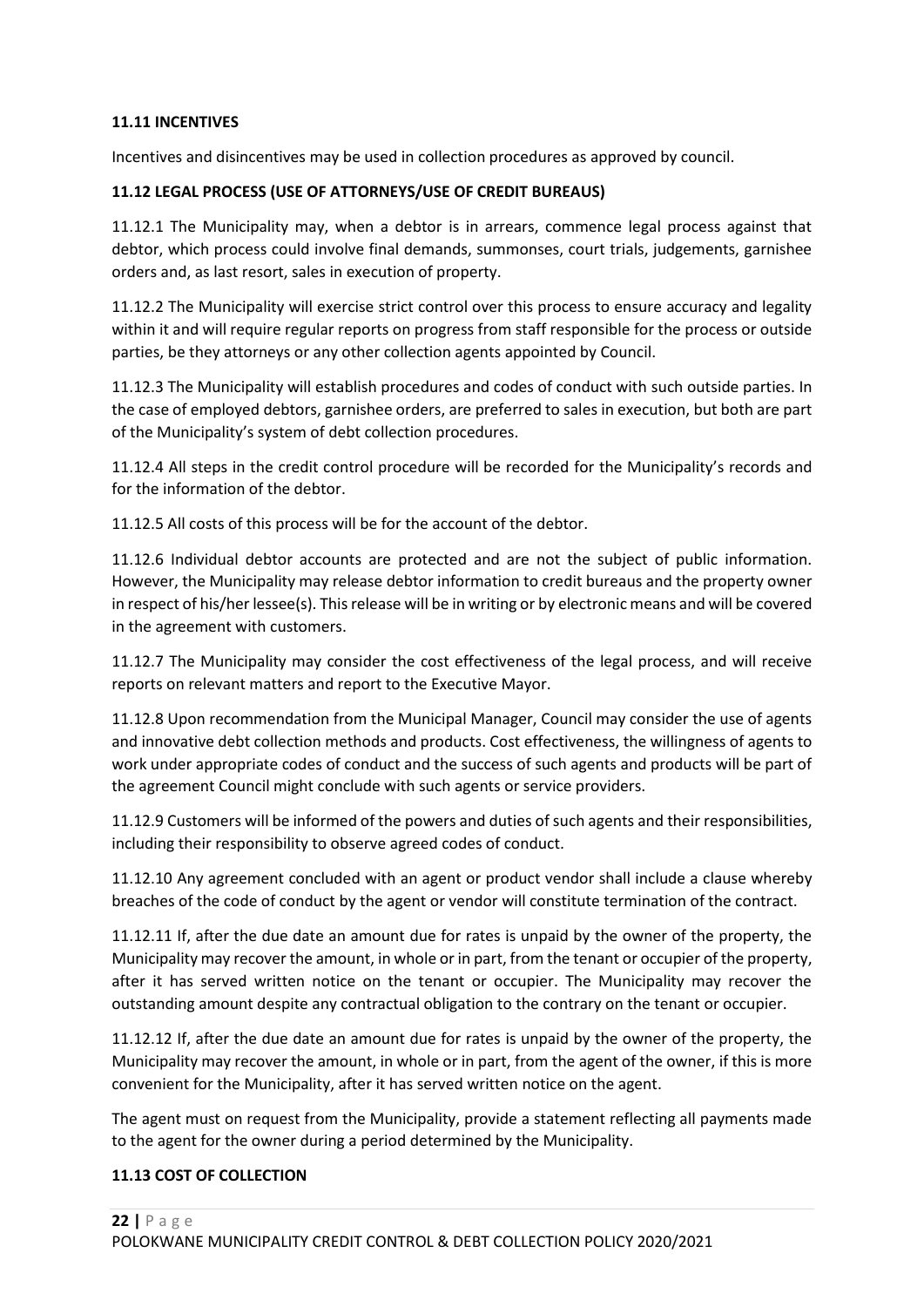## **The Municipal manager may recover from the debtor, all costs in cases where such costs are incurred by or on behalf of the City, including;**

All costs of legal processes such as interest, penalties, service discontinuation costs and legal costs associated with credit control and debt collection, where ever applicable, are for the account of the debtor and should reflect at least the cost of the particular action.

## **11.14 CLEARANCE CERTIFICATE**

11.14.1 In terms of section 118(3) of the Act an amount due for municipal service fees, surcharges on fees, property rates and other municipal taxes, levies and duties is a charge upon the property in connection with which the amount is owing and enjoys preference over any mortgage bond registered against the property,

11.14.2 The municipality will require an estimation of up to four month before issuing clearance figures.

11.14.3 All payments will be allocated to the registered seller's municipal accounts and all refunds will be made to such seller unless advised otherwise.

11.14.3 Clearance figures for all accounts handed over to debt collectors may make provision for Collection costs at the approved commission percentage.

11.14.4 The Municipality will only issue a clearance certificate once a completed prescribed application form from the conveyancer has been received.

11.14.5 Where any residential or non-residential debtor has entered into an arrangement with the Municipality in respect of the arrears on a property, the prescribed certificate as referred to in Section 118 of the Systems Act, will not be issued until such time as the full outstanding amount have been paid. Should the certificate be issued on payments for three months preceding the date of clearance, the outstanding balance will be due and against the property or any owner thereof with or without their knowledge on transfer.

11.14.6 Accordingly, all such municipal debts shall be payable by the owner of such property without prejudice to any claim which the municipality may have against any other person,

11.14.7 On application for clearance any arrangements, acknowledgement of debt shall be cancelled, and all debts on the property shall become due, owing and payable.

11.14.8 The payments of clearance certificate must be made in cash or by irrevocable bank guarantee, or attorney `s trust cheque, there shall be no refunds on cancellation of sale, and the certificate shall be valid for a period of 60 days from date of issue.

11.14.9 No Clearance certificate, in terms of section 118 of the Municipal Systems Act, will be issued were the registered owner (and, in this instance, the seller) has not complied with any relevant legislation, policy or agreement relating to the property in question;

11.14.10 By virtue of registration of the property, the registered owner accepts liability for all services rendered by the City to the said property, except as provided for in other legislation or policy;

11.14.11 All figures issued in terms of section 118 of the Systems Act will only be valid for the validity period attached to such figures and only payments made within the validity period will, for the Purpose of issuing the certificate, be offset against these figures. A late payment made will be regarded as a payment on account and may be offset against any debt of such debtor.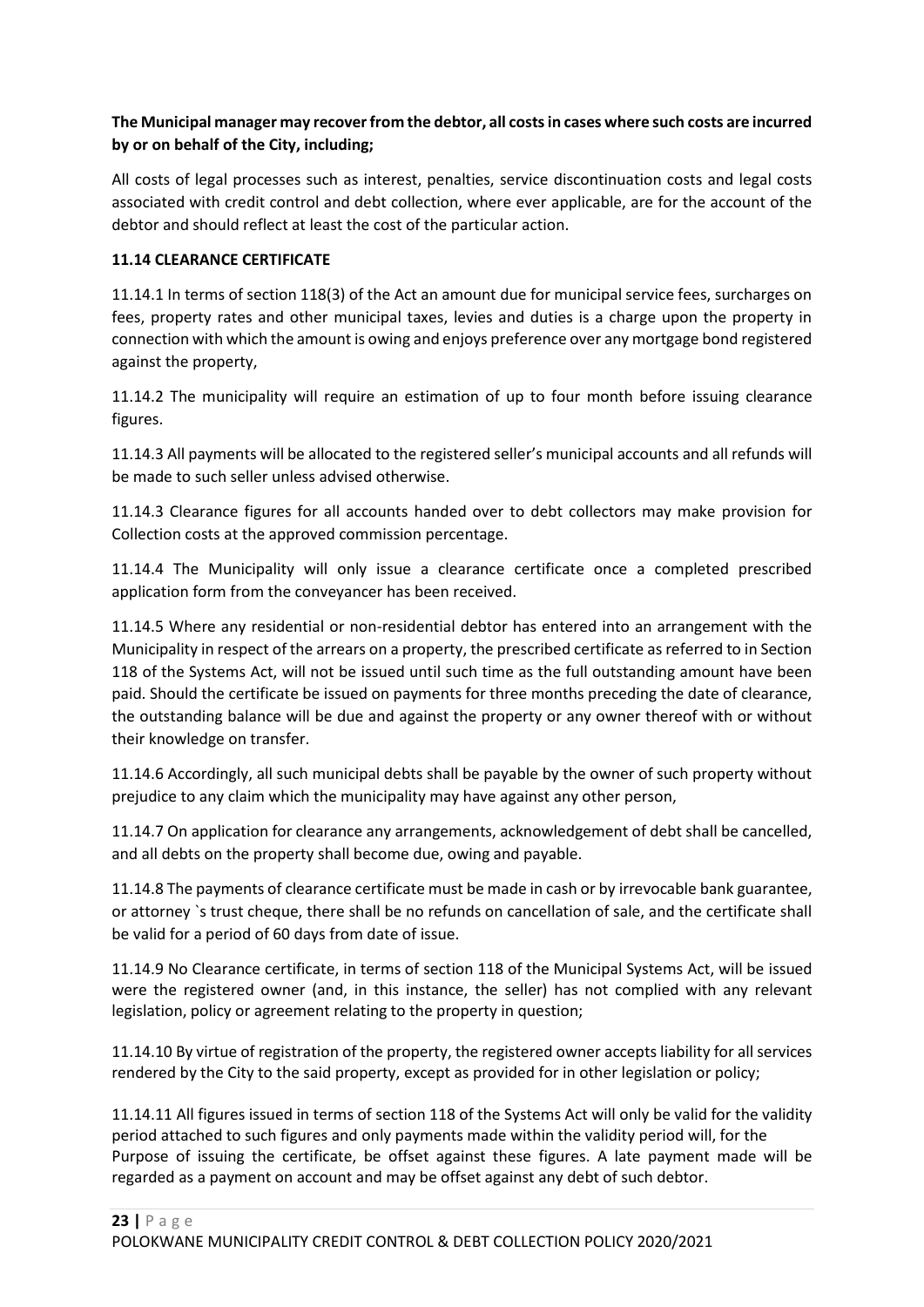11.14.12 Polokwane Municipality reserves the right to pursue the debt incurred by the seller by lodging an interdict with a competent court prior to any transfer to obtain a court order ordering the sale in execution of a property.

11.14.12 Subject to section 118 (1) of the Systems Act the City manager has the right to offset any credit , or any amount due to a debtor, against any debit pertaining to that same debtor; or (a) To transfer any debt to another account of the same debtor.

11.14.12 The City Manager has the right to transfer any property debt, incurred by a tenant, to any account of the registered owner, provided the registered owner was the owner of the property at the time the debt was incurred.

## **11.15 BUSINESS RESCUE**

31.1 In terms of Section 118 (3) of the Systems Act, an amount due for municipal service fees, surcharge on fees, property rates and other municipal taxes, levies and duties is a charge upon the property in connection with which the amount is owing and enjoys preference over any mortgage bond registered against the property. Accordingly

31.1.1 Where in terms of the Companies Act, 2008, a company is required to publish a notice in terms of subsection (3)(a) or (4)(b) of Section 129 relating, respectively to the adoption of a resolution to be placed under business rescue or the appointment of a business rescue practitioner, it must simultaneously give notice to the Municipality by registered post for the attention of Manager of Revenue.

## **11.16 DECEASED ESTATES**

11.15.1. The Executor or representative of a Deceased Estate shall be liable for payment of all debts on the property.

11.15.2. The purposes of liability for an account, including a consolidated account, the occupier or occupiers of a property which vests in a deceased estate where neither an executor nor representative has been appointed, will be regarded as the Deemed Owner. The municipality may request a deemed owner to sign a services agreement. Where there is more than one occupier on the property, every occupier will be jointly and severally liable for an account or consolidated account.

11.15.3. "Deemed Ownership" does not confer any rights on an occupier other than the liability to pay the accounts.

11.15.4. Failure by the executor to inform the Municipality that the property forms part of a deceased estate may result in the disconnection of services, until an executor or representative has been appointed.

11.15.5 Where a deceased estate is insolvent (liabilities exceed all assets) and a property is sold by the executor pursuant to section 34 of the Administration of Deceased Estates Act, 1965 (Act 66 of 1965), the Municipality enjoys preferent creditor status in terms of section 118 (1) of the MSA. Accordingly, no revenue clearance certificate will be issued until all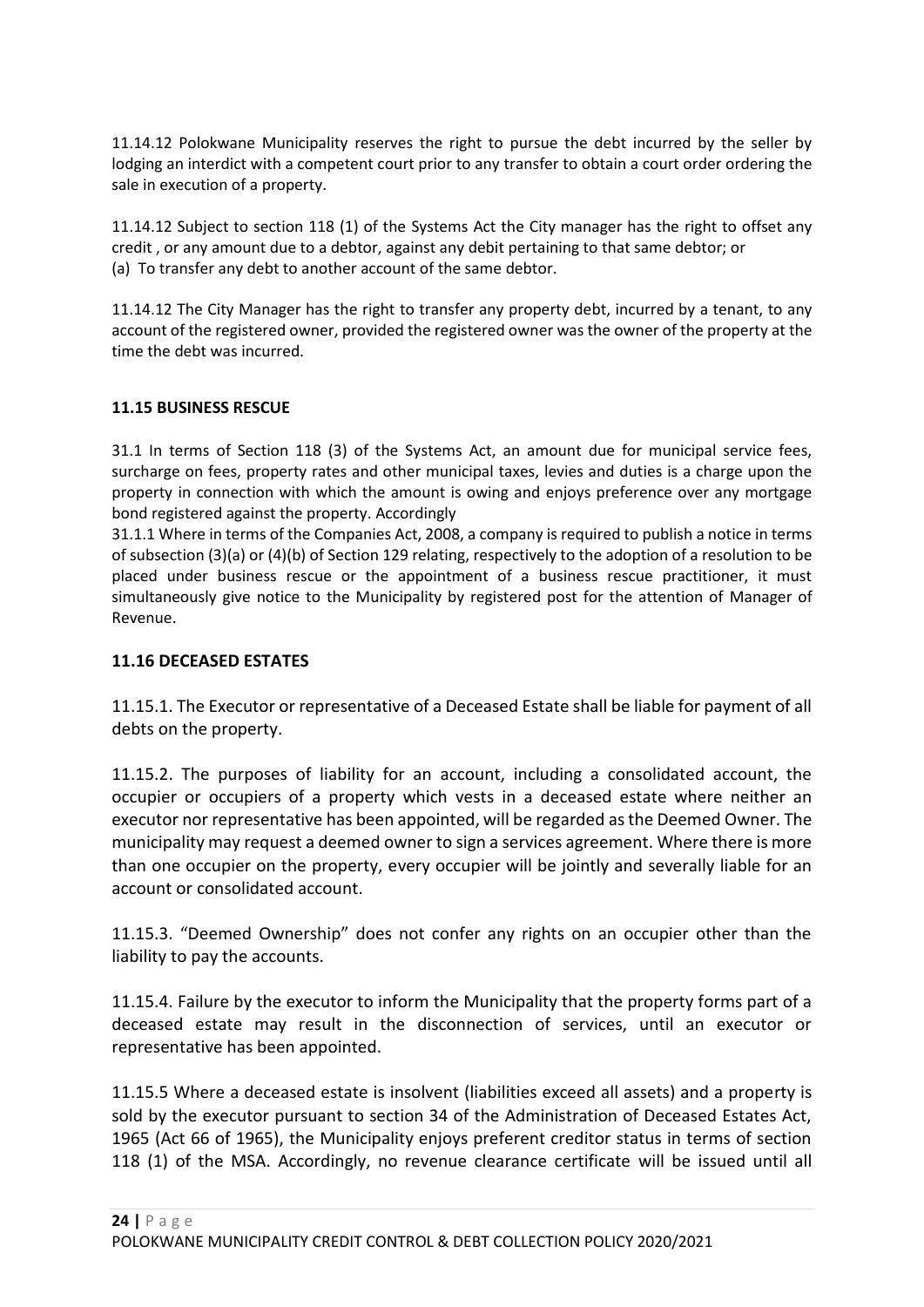amounts assessed for the prescribed 2 year period, have been paid. The balance of the debt will be dealt with as guided by the law on the administration of deceased estates.

## **11.17 IRRECOVERABLE DEBT**

11.16.1 Debt will only be considered as irrecoverable if it complies with the following criteria:-

(a) All reasonable notifications and cost effective legal avenues have been exhausted to recover a specific outstanding amount; or

(b) any amount equal to or less than R1 000.00, or as determined by Council from time to time, will be considered too small, after having followed basic checks, to warrant further endeavours to collect it; or

(c) The cost to recover the debt does not warrant the further action; or

(d) The amount outstanding is the residue after payment of a dividend in the rand from an insolvent estate; or

1. There is a danger of a contribution; or

2. No dividend will accrue to creditors; or

(e) A deceased estate has no liquid assets to cover the outstanding amount following the final distribution of the estate; or

Where the estate has not been reported to the Master and there are no assets of value to attach; or

(f) It has been proven that the debt has prescribed; or

(g) The debtor is untraceable or cannot be identified so as to proceed with further action; or

(i) The debtor has emigrated leaving no assets of value to cost effectively recover Councils' claim; or

(h) it is not possible to prove the debt outstanding; or

(i) a court has ruled that the claim is not recoverable; or

(j) The outstanding amount is due to an irreconcilable administrative error by the Municipality.

#### **11.18 ABANDONMENT OF CLAIMS**

11.17.1 The Municipal Manager must ensure that all avenues are utilised to collect the Municipality's debt.

11.17.2 There are some circumstances, as contemplated in section 109(2) of the Act, that allow for the valid termination of debt collection procedures, such as:-

a) The insolvency of the debtor, whose estate has insufficient funds.

b) A balance being too small to recover, for economic reasons considering the cost of recovery.

c) Where Council deems that a debtor or group of debtors are unable to pay for services rendered.

11.17.3 The Municipality will maintain audit trails in such an instance, and document the reasons for the abandonment of the action or claim in respect of the debt.